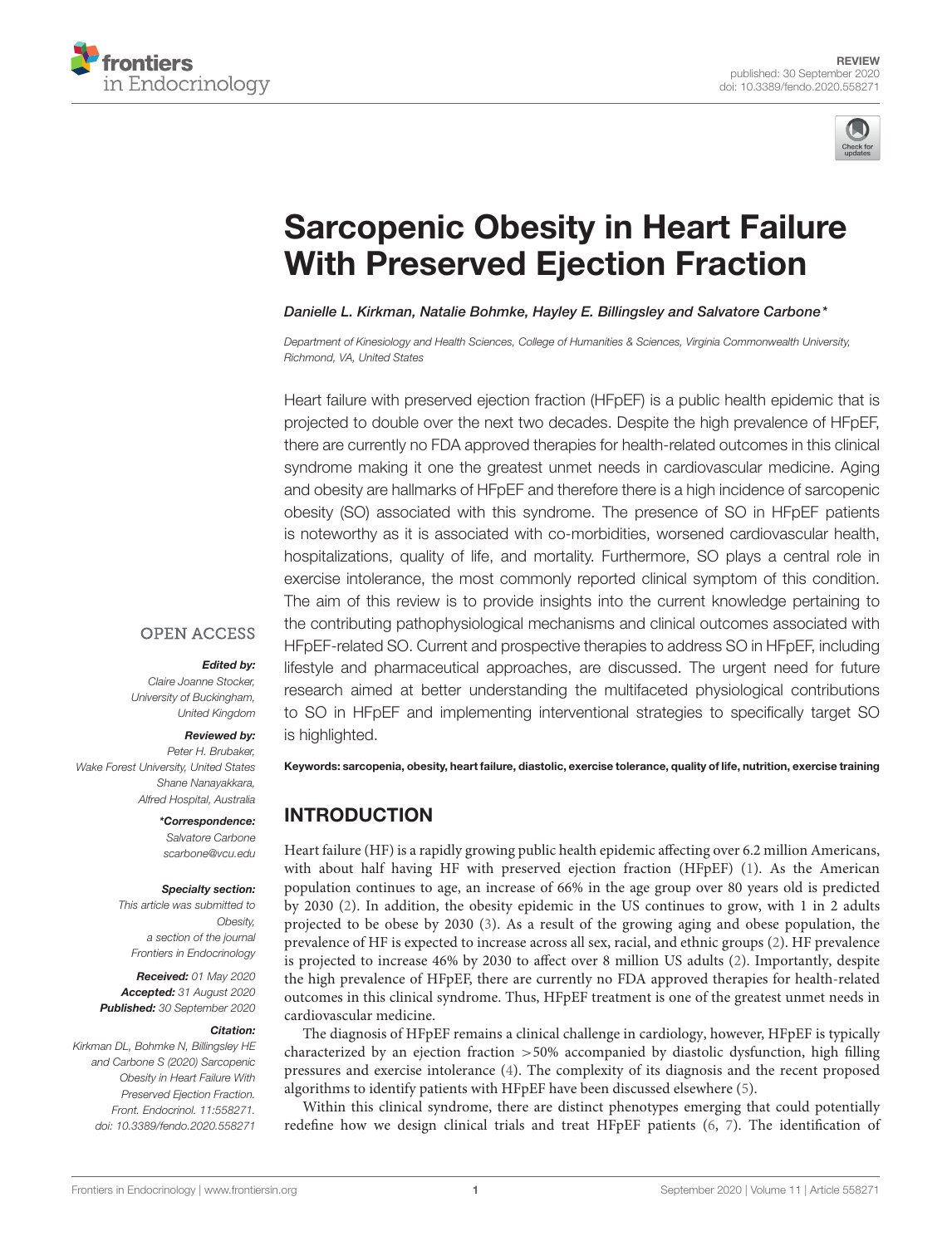the phenotypes of HFpEF would potentially allow to define the most appropriate and tailored therapeutic strategy. This approach has been proposed to finally allow to identify an effective therapy in patients with HFpEF that could be applied in clinical practice.

In regard to the identification of HFpEF phenotypes, obesity has gained attention as a potential one of HFpEF [\(8,](#page-8-7) [9\)](#page-8-8), with targeted treatment of obesity hypothesized to improve syndrome-specific health-related outcomes [\(10\)](#page-8-9). Indeed, HFpEF is now the most common HF associated with obesity [\(11,](#page-8-10) [12\)](#page-8-11). Specifically, therapies that have been in the past utilized in patients with obesity, but without HFpEF, such as exercise training and caloric restriction-induced weight loss, have recently proven beneficial also in patients with obesity and concomitant HFpEF, at least with regards to exercise capacity and patient reported quality of life (QoL). Long-term effects of such strategies are clearly required to confirm these initial promising findings, as discussed at length in the next paragraphs.

Toward developing effective therapies for these patients, patient reported QoL has emerged as a predominant outcome measure, with an understanding of the physiological contributors to QoL emerging as an important area of investigation. Exercise intolerance is the most commonly reported symptom of HFpEF. The downstream consequences of exercise intolerance include reduced physical activity levels and physical function that have detrimental implications on patient QoL, especially in those individuals with HFpEF who are younger and with concomitant obesity and diabetes mellitus [\(13\)](#page-8-12). While the manifestations of HFpEF-related exercise intolerance are multifaceted, there has recently been a paradigm shift away from the heart and toward the periphery as the major limitation of exercise capacity. In this respect, abnormalities in body composition may play an important role in exercise intolerance and may be an attractive therapeutic target to improve QoL in these patients. Of note, therapies such as exercise training that have targeted the extra-cardiac peripheral abnormalities (i.e., body composition), have shown beneficial effects in patients with HFpEF, despite little effect on cardiac function [\(14–](#page-8-13)[17\)](#page-8-14). These results propose that targeting non-cardiac abnormalities could potentially result in improved clinical outcomes in this population, although therapies that may also improve cardiac dysfunction would be desirable.

Sarcopenic obesity (SO), a clinical and functional condition defined by the coexistence of excess adiposity (i.e., obesity) with a decline in muscle mass and related strength and functionality (i.e., sarcopenia), is consistently reported in HFpEF patients and poses as a major limitation to exercise capacity [\(14\)](#page-8-13). Patients with SO present with reduced exercise capacity characteristic of obesity [\(18\)](#page-8-15), but also those associated with sarcopenia in the setting of HFpEF [\(19\)](#page-8-16).

The aim of this review is to provide insights into the contributing physiological mechanisms and outcomes associated with HFpEF-related SO toward improving exercise intolerance and potentially QoL.

# SARCOPENIC OBESITY: DEFINITION AND DIAGNOSIS

SO is commonly defined as the coexistence of sarcopenia and obesity. A recent systematic review of the definitions and diagnosis of sarcopenic obesity reported large heterogeneity in the definition of SO and diagnostic approaches [\(20\)](#page-8-17). This is likely due to differences in the definitions of sarcopenia and obesity as well as the large range of methodologies employed to assess body composition and strength [\(20\)](#page-8-17). Despite these limitations, SO is typically diagnosed by the presence of sarcopenia and obesity, each evaluated as separate parameters [\(21\)](#page-8-18). Future directions in the field are aimed at determining whether SO should be diagnosed based on one composite parameter [\(20\)](#page-8-17). This is based on the thinking that a synergistic relationship between reduced muscle mass and increased adiposity may result in an independent clinical phenotype [\(20\)](#page-8-17). A composite diagnostic criterion in this case would have to employ concomitant evaluations of fat mass and fat-free mass [\(20\)](#page-8-17). As this measure is yet to be determined and established, the separate definitions and diagnoses of sarcopenia and obesity are provided herein.

# **Sarcopenia**

A recently revised consensus from the European Working Group on Sarcopenia in Older People (EWGSOP) defined sarcopenia as a progressive skeletal muscle disorder that increases the risk of adverse physical outcomes such as falls, fractures, impaired physical function, disability, and mortality [\(21\)](#page-8-18). While former sarcopenia diagnoses were predominantly based on the reduction of lean mass, the recent consensus prioritizes the presence of reduced muscle strength (dynapenia) and/or physical function in the diagnosis of sarcopenia due to its superiority in predicting adverse events [\(21\)](#page-8-18). In addition to reductions in functional measures, concurrent declines in muscle mass (myopenia) [\(22\)](#page-8-19) are also required for a sarcopenia diagnosis (**[Table 1](#page-2-0)**) [\(21\)](#page-8-18). With regards to measurements of strength in the diagnosis of sarcopenia, handgrip strength [\(21\)](#page-8-18), or knee extensor strength [\(20\)](#page-8-17) by dynamometry are recommended. Alternatively, the 30 s sit to stand test provides a measure of lower body strength [\(21\)](#page-8-18). Physical function can be assessed by gait speed, the timed up and go (a measure of speed and agility), the 400 m walk test or the short physical performance battery (SPPB; gait, balance, and lower body strength) [\(21\)](#page-8-18). Recommended methods of skeletal muscle mass measurement are bioelectrical impedance analysis (BIA), dual energy X-ray absorptiometry (DXA) or the gold standard magnetic resonance imaging (MRI) [\(20,](#page-8-17) [21\)](#page-8-18). If these techniques are unavailable, although not optimal, calf circumference can be utilized [\(21\)](#page-8-18). Readers are referred to the EWGSOP consensus for the sarcopenia diagnostic cut off criteria for the abovementioned methodologies [\(21\)](#page-8-18).

### **Obesity**

Obesity is defined as an excessive accumulation and storage of fat in the body that impairs health. Commonly used methodology to diagnose obesity in SO are body mass index (BMI), waist circumference (WC), and when BIA or DXA are available,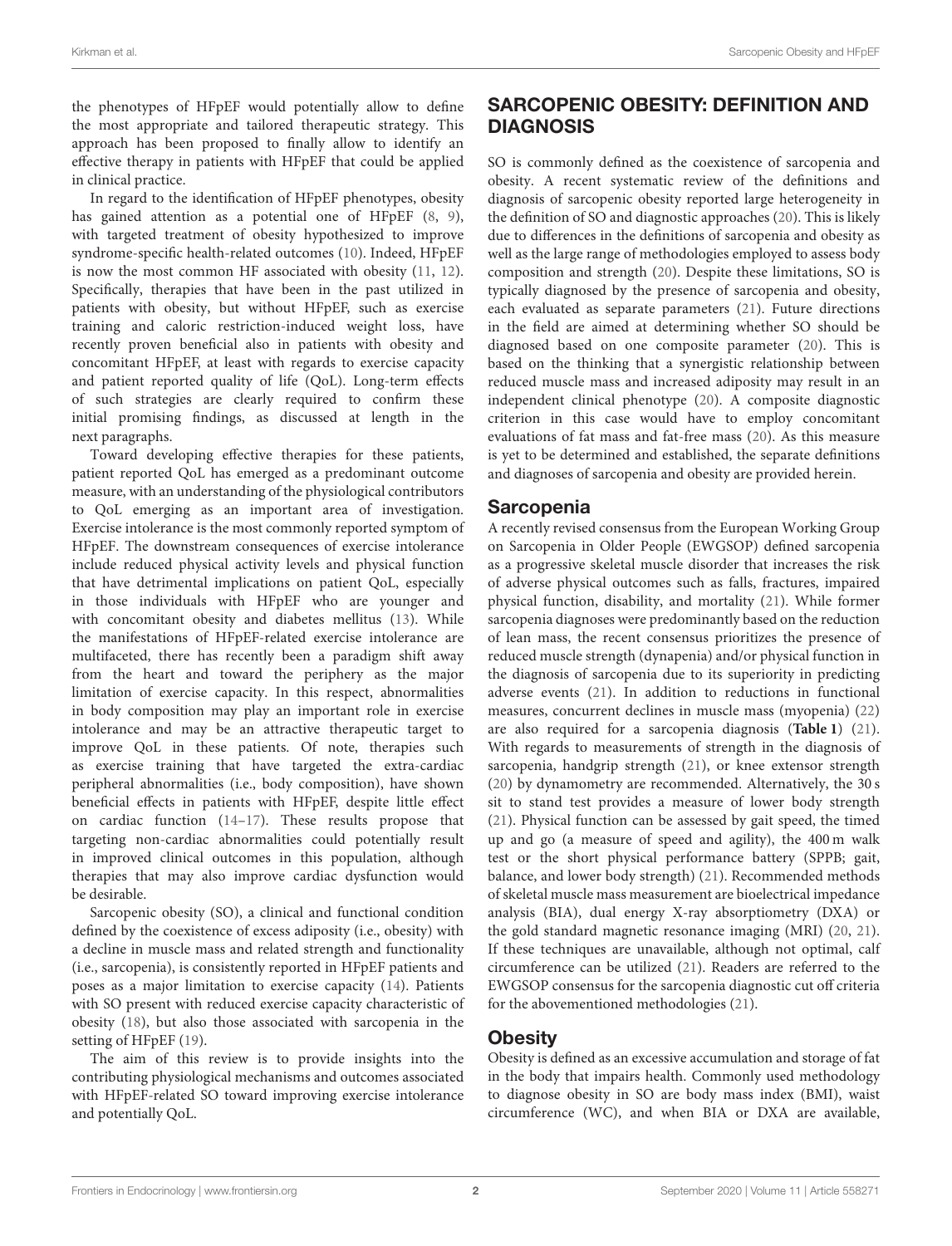#### <span id="page-2-0"></span>TABLE 1 | Diagnostic criteria for sarcopenia.

|                             | <b>Dynapenia</b> | Myopenia | Probable<br>Sarcopenia | Confirmed<br>sarcopenia | Confirmed<br>sarcopenia | <b>Severe</b><br>sarcopenia |
|-----------------------------|------------------|----------|------------------------|-------------------------|-------------------------|-----------------------------|
| Low muscle<br>strength      |                  |          |                        |                         |                         |                             |
| Low muscle<br>quantity      |                  |          |                        |                         |                         |                             |
| Low physical<br>performance |                  |          |                        |                         |                         |                             |

*Adapted from [\(15,](#page-8-20) [16,](#page-8-21) [19\)](#page-8-16).*

with total body fat mass percentage [\(20\)](#page-8-17). There has been limited research into which is the most effective measure of obesity in predicting outcomes in the setting of SO. However, a recent study by Khor et al. [\(23\)](#page-8-22) comparing the use of BMI, WC and fat mass percentage by DXA in the diagnosis of SO revealed that the different methodologies markedly increased the variation in SO prevalence. In this respect, SO prevalence was lowest when BMI was used in comparison to WC and fat mass percentage [\(23\)](#page-8-22). The findings also showed that WC was most strongly correlated with SO related impairments in physical function [\(23\)](#page-8-22), supporting previous findings that regional adipose tissue distribution is important in determining functional impairments in SO [\(24\)](#page-8-23). In this respect, in addition to abdominal adiposity, increased intermuscular fat deposition may be a pathophysiological contributor to dynapenia and impaired physical function that is unique to SO [\(24,](#page-8-23) [25\)](#page-8-24).

In the recent years, the role of obesity on atrial function, in addition to ventricles and skeletal muscle has received much attention [\(4\)](#page-8-3). Of note, left atrial has shown to provide important prognostic information in patients with HFpEF, independent on the presence of obesity; however, when obesity is present, there is a significant increase in right atrial pressure with exercise, specifically, an increased right atrial pressure/peak oxygen consumption has been shown. This suggest that to achieve a given peak oxygen consumption, patients with obesity, and HFpEF reach significantly greater right atrial pressure. This highlights the important role of the left atrial in determining exercise capacity in patients with HFpEF, in which atrial myopathy is often found, and proposed to be a major substrate for the development of atrial fibrillation, which is, in fact, one of the most common comorbidities reported in this population. Interestingly, patients with obesity and HFpEF present an increased epicardial adipose tissue (EAT). The thickness of EAT is significantly associated with greater body mass index (BMI) and right atrial pressure, and is inversely associated with reduced cardiorespiratory fitness [\(5–](#page-8-4)[8\)](#page-8-7), except for one study, where the association was paradoxically positive, suggesting a beneficial effects of EAT [\(9\)](#page-8-8). Although the direct effects of EAT are not entirely clear, it has been speculated that EAT may cause a pericardial restraint, potentially exacerbated by mediastinal fat or chest wall issues. In addition, the detrimental indirect effects of EAT that have been proposed are numerous; however, the proinflammatory effects of EAT have been proposed to drive most of the inflammation found in the myocardium itself, as opposed to the non-EAT, which may drive the low-grade systemic inflammation characteristic of obesity and HFpEF [\(10\)](#page-8-9).

# SARCOPENIC OBESITY IN HFpEF

Both sarcopenia and obesity are well-documented as separate entities in HFpEF patients [\(25,](#page-8-24) [26\)](#page-9-0). Firstly, aging represents the largest risk factor for cardiovascular disease and HFpEF is the predominant form of HF in the aged population [\(27\)](#page-9-1). The development of sarcopenia and increased adiposity are elemental sequalae of the aging process [\(28\)](#page-9-2) and therefore elderly HFpEF patients are already at risk of SO as a function of age. In addition, HFpEF is typically accompanied by a plethora of comorbidities such as type 2 diabetes mellitus, chronic obstructive pulmonary disease (COPD) and chronic kidney disease (CKD), the pathophysiology of which contribute to "accelerated aging." This not only augments SO in the elderly HFpEF cohort, but it also prematurely predisposes younger individuals with HFpEF to aging related SO phenomena. Secondly, overweight and obesity are highly prevalent in HFpEF affecting >80% of patients [\(9,](#page-8-8) [29,](#page-9-3) [30\)](#page-9-4). In this respect, obesity is emerging as a distinct phenotype of HFpEF [\(8,](#page-8-7) [9,](#page-8-8) [13,](#page-8-12) [31\)](#page-9-5). Despite a lack of studies in the HFpEF population reporting SO as a single entity, the high incidence of sarcopenia and obesity as separate parameters is indicative of a widespread SO prevalence in these patients.

# CLINICAL CONSEQUENCES OF SARCOPENIC OBESITY IN HFpEF

### Hospitalizations and Survival

Obesity is a clear risk factor for HF, particularly HFpEF [\(32\)](#page-9-6). Such effects have been recently proposed to be mediated by the reduced cardiorespiratory fitness (CRF) characteristic of obesity [\(33\)](#page-9-7). Once HF is diagnosed, however, the effects of increased BMI on clinical outcomes is quite complex, with overweight and obesity being associated with improved clinical outcomes in both HFrEF and HFpEF, at least in observational studies [\(34\)](#page-9-8). A sub-analysis of the I-PRESERVED trial investigated the association of BMI and adverse outcomes in 4,019 HFpEF patients [\(29\)](#page-9-3). These analyses showed a U-shaped relationship between BMI and the primary composite endpoint of all-cause mortality and HF-related hospitalizations [\(29\)](#page-9-3). The adjusted risk of for all-cause mortality and HF-related hospitalizations was significantly greater in patients with a BMI  $\geq$ 35 kg/m<sup>2</sup>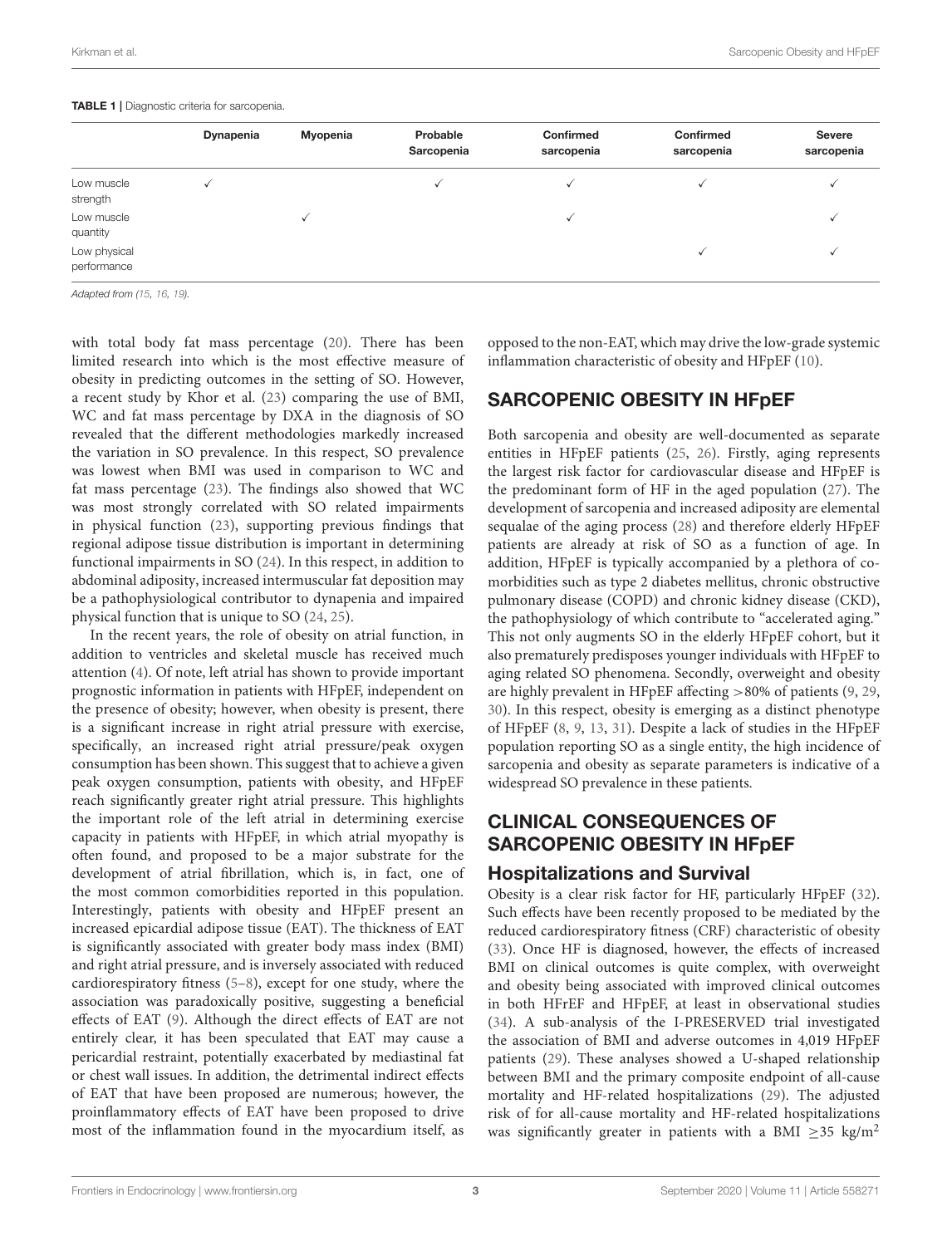and patients with a BMI  $\langle 23.5 \text{ kg/m}^2 \text{ compared with BMI}$ categories 23.5–26.4 kg/m<sup>2</sup>, 26.5–30.9 kg/m<sup>2</sup>, and 31–34.9 kg/m<sup>2</sup> [\(29\)](#page-9-3). A similar analysis of the CHARM study that included 7,599 HF patients, showed similar findings in the cohort of HF patients with preserved ejection fraction (ejection fraction  $>40\%$ ) [\(30\)](#page-9-4). The difference between these studies was that in the I-PRESERVED trial, patients with a BMI between 16.5 and 30.9 kg/m<sup>2</sup> had the lowest risk of mortality and HF related hospitalization [\(29\)](#page-9-3). In comparison, in the CHARM trial, the risk was lowest in obese patients with a BMI between 30 and 34.9 kg/ $m^2$  [\(30\)](#page-9-4). This finding has been replicated in other large epidemiological studies of HF, introducing an "obesity paradox" whereby obesity appears to have a protective effect in HF [\(35–](#page-9-9)[37\)](#page-9-10). Whether the obesity paradox exists in the HFpEF cohort of HF is keenly debated and warrants further investigation [\(9,](#page-8-8) [35,](#page-9-9) [38\)](#page-9-11). Nonetheless, a consistent finding is that underweight patients with HFpEF, and those who lose weight over time in the absence of a structured lifestyle intervention have an increased risk of allcause mortality and HF hospitalization rates [\(29,](#page-9-3) [30,](#page-9-4) [39\)](#page-9-12). This demonstrates the detrimental effects of unintentional weight loss, likely resulting in reduced lean mass, on clinical outcome in these patients. Toward gaining a clearer understanding of the obesity paradox, future studies in HFpEF that investigate the effects of concomitant sarcopenia and obesity on clinical outcomes are urgently needed. In such studies, the inclusion of CRF, muscle strength and impaired physical function alongside body composition measures would provide a more holistic insight toward identifying specific treatment targets to improve clinical outcomes in this complex syndrome [\(35,](#page-9-9) [38\)](#page-9-11).

### Cardiovascular Outcomes

Whether obesity is a driver of cardiac dysfunction in HFpEF or whether it coexists alongside HFpEF, influencing the presentation of the syndrome remains controversial [\(8,](#page-8-7) [10,](#page-8-9) [40\)](#page-9-13). A study by Obakata et al. compared HFpEF patients with obesity with HFpEF patients without obesity and non-obese healthy controls. Their findings showed that HFpEF patients with obesity had significantly increased estimated plasma volume, abnormal right, and left heart cardiac structure and increased ventricular filling pressures during exercise [\(8\)](#page-8-7). This data points toward a central role of obesity in the development and progression of HFpEF [\(8\)](#page-8-7). The study, however, did not include a group of obese individuals without HF, making it impossible to differentiate whether the effects reported were specifically resulting from the HFpEF obesity phenotype, or whether individuals with a obesity would have reported similar findings [\(10\)](#page-8-9). Alternatively, Carbone et al. reported no relationship between obesity and measures of systolic and diastolic cardiac function assessed by echocardiography at rest and at peak exercise [\(18\)](#page-8-15). Additionally, although weight loss following caloric restriction in HFpEF patients and concomitant obesity, despite improved CRF, it has no clinically significant effects on diastolic function [\(14\)](#page-8-13).

There is currently little directly linking sarcopenia to cardiac abnormalities in HFpEF. It is speculated that inflammation and endocrine changes related to myopenia, in addition to a sedentary lifestyle, secondary to sarcopenia, provide a pathophysiological environment conducive to cardiac diastolic dysfunction [\(41,](#page-9-14) [42\)](#page-9-15). Likewise, the role of SO in driving cardiac abnormalities in HFpEF remains undetermined. In the SICA-HF study of 117 HF patients, the quartile of patients with the worst diastolic function and estimated filling pressures ( $E/e' > 15$ ) reported the lowest levels of appendicular lean mass (i.e., lean mass of extremities) and muscle strength [\(43\)](#page-9-16). A recent retrospective analysis of 733 Koreans investigated the role of SO on cardiac parameters in individuals without overt cardiovascular disease [\(42\)](#page-9-15). The analyses compared individuals with obesity and without obesity, with and without concurrent sarcopenia [\(42\)](#page-9-15). When controlling for confounding variables, those with SO had the highest risk for diastolic dysfunction compared to those that had only sarcopenia or obesity [\(42\)](#page-9-15). This suggests a potential role of SO in cardiac dysfunction which appears to be driven by synergistic crosstalk between reduced lean mass and excess adiposity, however, these data need to be followed up in studies of HFpEF patients.

# Quality of Life

Due to the discouraging lack of positive clinical trials to improve outcome in HFpEF, there has been a shift toward strategies that focus on improving patient QoL as the primary endpoint. A recent amalgamation of leading HFpEF clinical trial data from NEAT-HFpEF, INDIE-HFpEF, and RELAX by Reddy et al. assessed relationships between HFpEF severity variables and QoL [\(13\)](#page-8-12). With participants split into tertiles based upon QoL, the HFpEF group with worst QoL had the highest BMI and the greatest prevalence of class 2 obesity [\(13\)](#page-8-12). After adjusting for age, sex, and BMI, QoL was worst in those with the lowest physical activity and physical function measures [\(11\)](#page-8-10). Furthermore, the SICA-HF study demonstrates a positive correlation between appendicular lean mass, muscle strength and QoL [\(43\)](#page-9-16). These data hold promise for SO as a potential therapeutic target to improve patient reported QoL.

### Exercise Intolerance

As mentioned previously, exercise tolerance is the most common reported symptom of HFpEF and holds promise as a therapeutic target to improve patient reported QoL in this patient population [\(44\)](#page-9-17). In these patients, obesity is consistently linked with a reduction in cardiorespiratory fitness, assessed as maximal oxygen uptake (VO<sub>2</sub>peak), the gold standard measurement of exercise capacity [\(8,](#page-8-7) [31\)](#page-9-5). In this respect, the regional distribution of adipose tissue plays an integral role in HFpEF related exercise intolerance [\(24\)](#page-8-23). Intra-Abdominal fat is the strongest independent predictor of  $VO<sub>2</sub>peak$ , with abdominal subcutaneous fat, thigh subcutaneous fat and thigh intramuscular fat: skeletal muscle ratio all negatively associated with  $VO<sub>2</sub>peak$  [\(24\)](#page-8-23). The underlying mechanisms of obesityrelated reduction in exercise capacity in HFpEF are not yet fully elucidated. As diastolic dysfunction has previously been reported as a central limitation to exercise capacity [\(45\)](#page-9-18), it is reasonable to infer that the obesity driven changes in cardiac function may partly explain these reductions. However, a paradigm shift toward the periphery implicates skeletal muscle abnormalities that are synonymous with sarcopenia as the predominant limitation of exercise capacity in these patients [\(46\)](#page-9-19). In this regard, aberrant skeletal muscle structure and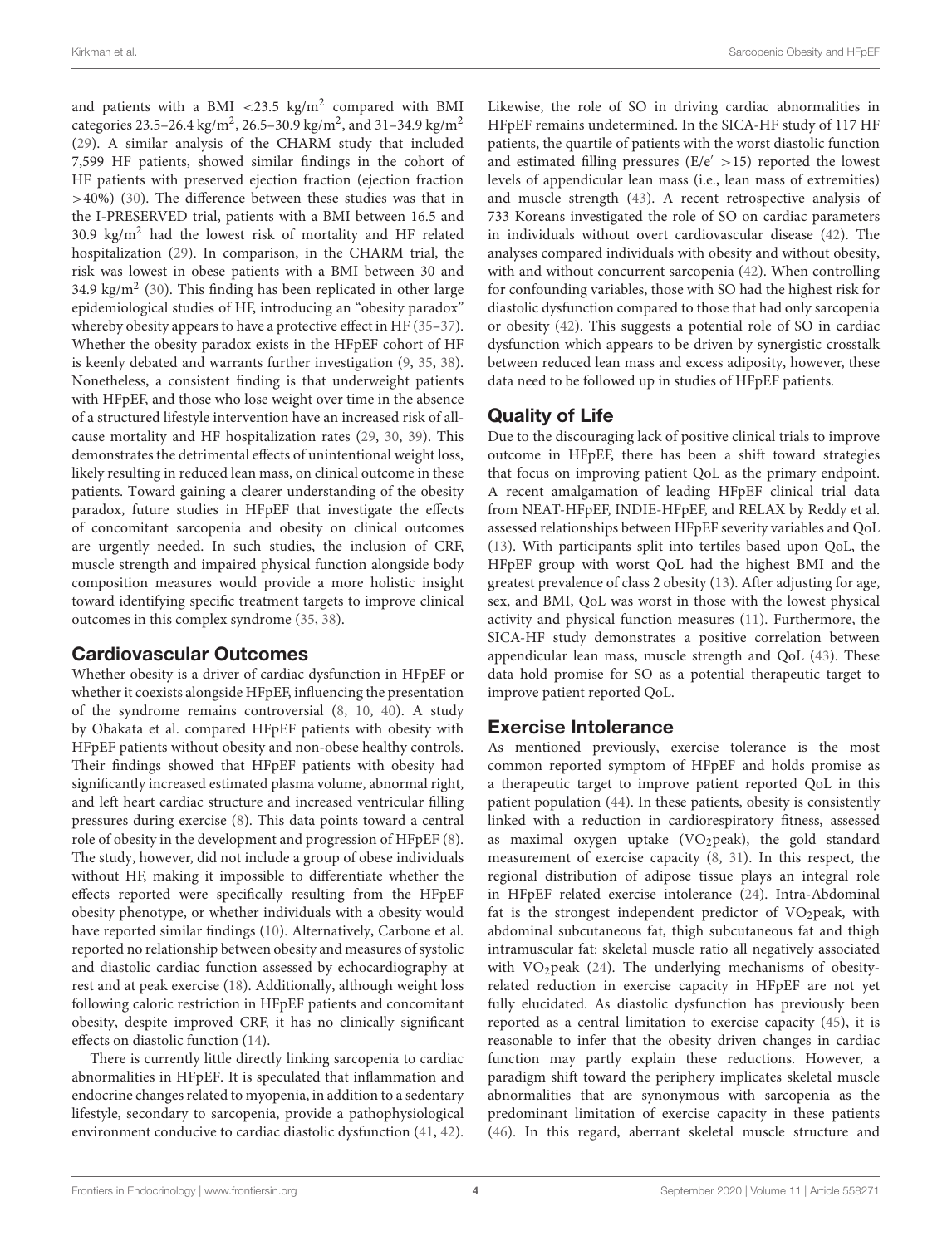function reported in HFpEF patients hamper oxygen extraction and utilization during exercise with deleterious consequences on exercise capacity [\(46,](#page-9-19) [47\)](#page-9-20). Readers are referred to in-depth reviews detailing skeletal muscle dysfunctions and their role in exercise intolerance in HF [\(25,](#page-8-24) [48\)](#page-9-21). In support of this paradigm, appendicular muscle mass, and skeletal muscle mass are strongly associated with VO<sub>2</sub>peak and physical function in HFpEF, even when adjusting for other contributing factors to exercise intolerance such as iron deficiency, pulmonary function, and New York Heart Association (NYHA) class [\(43\)](#page-9-16). The effect of coexisting sarcopenia and obesity on HFpEF related exercise intolerance is yet to be delineated. However, an elegant study by Zamani et al. has recently demonstrated that adiposity is inversely associated with local skeletal muscle oxygen consumption in HFpEF patients [\(47\)](#page-9-20). In addition, in the previously mentioned retrospective analysis of "healthy" Koreans without overt cardiovascular disease, individuals with SO reported significantly lower VO<sub>2</sub>peak compared with those who only had sarcopenia or obesity [\(42\)](#page-9-15). This supports the idea of synergistic cross-talk between adipose tissue and skeletal muscle that is deleterious to functional capacity. Future investigations into the effects of adipose tissue on skeletal muscle in the setting of HFpEF are warranted.

In addition, patients with obesity and HFpEF present with greater plasma volume and increased filling pressures, which have not been consistently identified in patients without HFpEF [\(1\)](#page-8-0). Moreover, patients with obesity present a greater septal flattening, likely resulting from a greater external constraints on the heart caused by obesity [\(1\)](#page-8-0). In addition, when obesity and HFpEF coexist, despite similar metabolic work, the measured external work reported is significantly lower [\(1\)](#page-8-0). Finally, patients with the obesity/HFpEF phenotype seem to respond less to decongestive therapies [\(2\)](#page-8-1).

# PATHOPHYSIOLOGY OF SARCOPENIC OBESITY IN HFpEF

An overview of the multifaceted pathophysiological mechanisms that contribute to HFpEF related SO are highlighted in **[Figure 1](#page-4-0)**.

#### Inflammation

There is abundant evidence for inflammation in patients with HFpEF with circulating biomarkers of inflammation consistently reported to be substantially high in these patients [\(49,](#page-9-22) [50\)](#page-9-23). Systemic inflammation is high in these patients due to volume overload that increases levels of angiotensin II, triggering a subsequent immune cascade; systemic microvascular inflammation; and the presence of co-morbidities such as hypertension, diabetes, anemia, chronic kidney disease, ischemic heart disease, stroke, and cancer are all marked by chronic systemic inflammation [\(49,](#page-9-22) [50\)](#page-9-23). A chronic inflammatory environment has been consistently implicated in the pathogenesis of sarcopenia by impairing protein turnover and synthesis and increasing skeletal muscle catabolism [\(51\)](#page-9-24). Of particular relevance to SO, the increased adipose tissue provides an additional source of inflammation



<span id="page-4-0"></span>[\(52\)](#page-9-25) that directly induces skeletal muscle atrophy [\(53,](#page-9-26) [54\)](#page-9-27). Additionally, monocyte chemoattractant protein (MCP-1), a key chemokine in inflammatory cell trafficking, has been shown to be high in cardiac cachexia leading to increased monocyte and macrophage trafficking to adipose tissue resulting in an exacerbation of inflammatory cytokine secretion [\(55,](#page-9-28) [56\)](#page-9-29).

### Oxidative Stress

Circulating markers of oxidative stress are increased in the setting of HFpEF and SO [\(57\)](#page-9-30). The role of oxidative stress in HFpEF related obesity is not yet fully understood however, in individuals with SO, increased oxidative stress has been shown to be correlated with cardiovascular disease risk [\(57\)](#page-9-30). Increased oxidative stress contributes to endothelial dysfunction by reducing the production and bioavailability of nitric oxide (NO) resulting in microvascular dysfunction which is a hallmark of HFpEF [\(58,](#page-9-31) [59\)](#page-9-32). Impaired endothelial function can hamper blood flow and oxygen diffusion to the working muscle, thus potentially playing a role in exercise intolerance and the development of sarcopenia [\(25,](#page-8-24) [46\)](#page-9-19). The sources of oxidative stress in HFpEF are multifaceted and have not yet been fully elucidated. Certainly, inflammation is characteristic of this HFpEF that is augmented by SO is a likely major contributor to increased levels of oxidative stress [\(60,](#page-9-33) [61\)](#page-9-34). Cardiac ischemia and tissue hypoxia have also been implicated to play a role in HFpEF related oxidative stress [\(61,](#page-9-34) [62\)](#page-9-35). In this respect, hypoxia related increases in uric acid have been reported in these patients [\(62\)](#page-9-35). Therefore, xanthine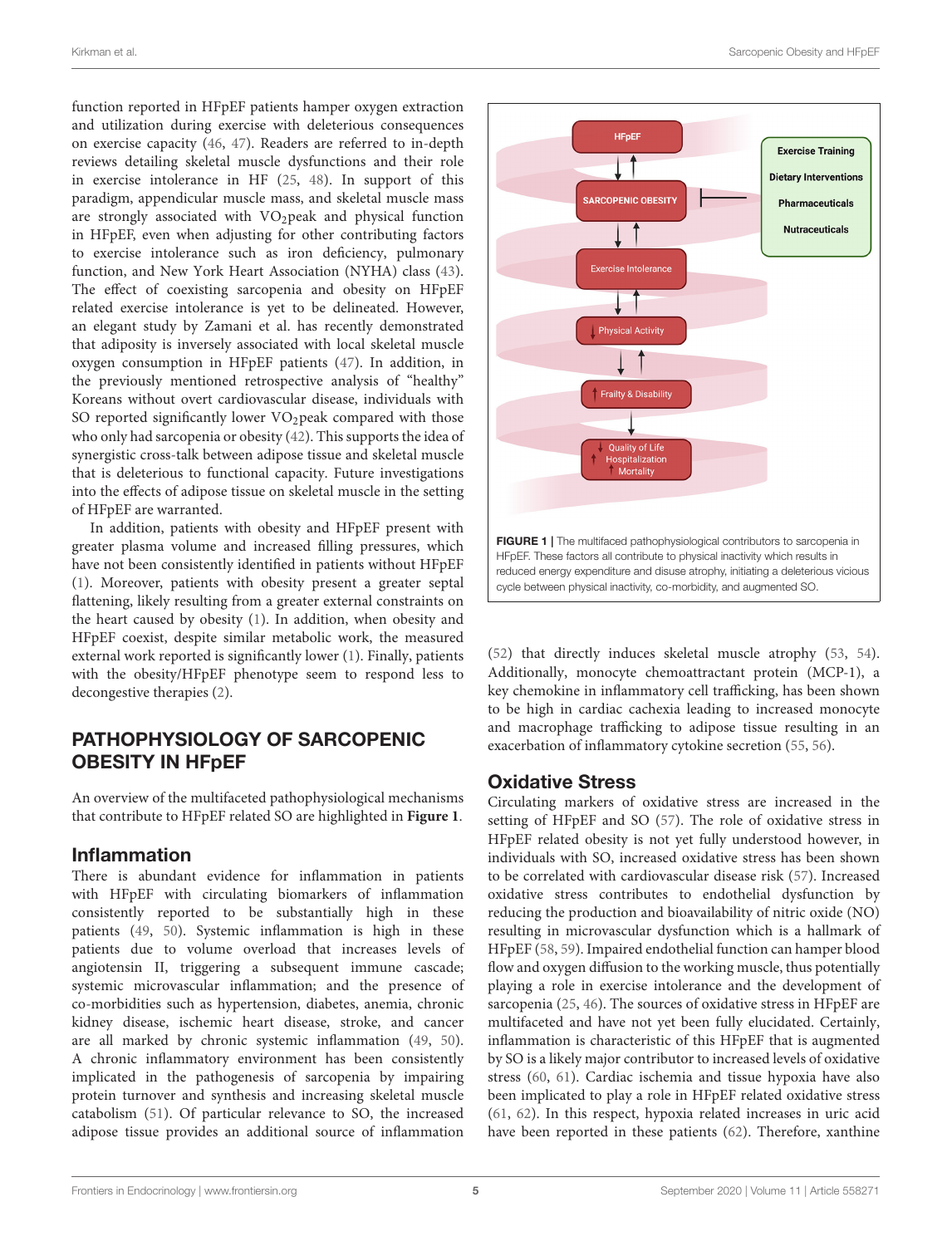oxidase, the ROS generating enzyme the catalyzes the oxidation of xanthine to uric acid could be a potential source of oxidative stress in HFpEF. Mitochondrial dysfunction that is consistently reported in HFpEF is an additional source of oxidative stress [\(63\)](#page-10-0). Uncoupled endothelial nitric oxide synthesis (eNOS) due to reduced levels of the NO precursor L-Arginine and increased levels of the L-Arginine competitor asymmetric dimethylarginine is also a likely source of oxidative stress in these patients [\(62\)](#page-9-35). Whether an activated renin angiotensin aldosterone system (RAAS) leading to increased levels of Angiotensin II is a source of oxidative stress in these patients remains controversial [\(64,](#page-10-1) [65\)](#page-10-2). The discouraging lack of efficacy of RAAS targeted therapies in this syndrome supports some evidence that RAAS is not a major contributor to oxidative stress [\(65\)](#page-10-2). As broadlevel antioxidant therapies have generally not been successful at improving cardiovascular end-points [\(66\)](#page-10-3), it is important that future research in HFpEF identifies the specific sources of excessive reactive species generation in order to develop targeted strategies to reduce oxidative stress.

#### Endocrine Abnormalities

Multihormone hormone deficiency (MHDS) has been cited as a cause and consequence of HF [\(67,](#page-10-4) [68\)](#page-10-5). Although relatively unexplored in the HFpEF cohort of HF, many of these patients present with one or more components of MHDS, these being an aberrant insulin like growth factor/growth hormone (IGF-1/GH) axis, abnormal levels of thyroid hormones, and androgens and insulin resistance [\(67](#page-10-4)[–69\)](#page-10-6). These hormone abnormalities are implicated in skeletal muscle catabolism and anabolic deficiency with downstream consequences on functional capacity [\(68\)](#page-10-5).

Chronic low grade inflammation in obesity that may contribute to muscle wasting is regulated in part by adiponectin, leptin, and insulin controlling various inflammatory and anti-inflammatory processes [\(70–](#page-10-7)[74\)](#page-10-8). In obesity, homeostatic model assessment of insulin resistance (HOMA-IR) values are commonly increased [\(70,](#page-10-7) [71\)](#page-10-9) and leptin is elevated, too [\(74\)](#page-10-8). Adiponectin has been shown to be low and negatively correlated with BMI, plasma insulin, tumor necrosis factor alpha (TNF- $\alpha$ ), and interleukin 6 (IL-6) [\(70\)](#page-10-7). Heart failure with reduced ejection fraction (HFrEF) is known to have an uncommon adiponectin cascade compared to what is seen in obesity related conditions though it is unknown whether this also occurs in HFpEF due to limited research. One study that sought to evaluate this cascade in the two HF subtypes determined that in HFpEF and HFrEF leptin levels were high compared to matched healthy controls [\(72\)](#page-10-10). Adiponectin was the same across groups until adjusted for age and BMI where it was higher in HF than controls [\(72\)](#page-10-10). Adiponectin resistance has been determined to be present in HFpEF through higher adiponectin mRNA expression despite similar adiponectin secretion compared to healthy controls [\(73\)](#page-10-11). Similar to obesity, adiponectin has a negative correlation to BMI in HF whilst leptin and insulin correlated positively with BMI [\(72\)](#page-10-10).

# Mitochondrial Dysfunction

Skeletal muscle mitochondrial dysfunction is sentinel to the pathogenesis of sarcopenia through its dysregulation of myocyte function and viability [\(75\)](#page-10-12). Impairments in mitochondrial function occur in parallel with decrements in strength throughout the spectrum of sarcopenia [\(76\)](#page-10-13). In aging models of sarcopenia in mice, skeletal muscle mitochondrial dysfunction appears to be precursor to the development of sarcopenia as abnormalities are observed prior to declines in strength and muscle dystrophy [\(76\)](#page-10-13). Potential contributors to HFpEF related mitochondrial dysfunction are thought to be chronic adrenergic activity, inflammation and oxidative stress [\(25,](#page-8-24) [77–](#page-10-14)[81\)](#page-10-15).

Additionally, skeletal muscle mitochondrial dysfunction results in a disruption in metabolism due to a reduced capacity for lipid oxidation. In the presence of increased circulating free fatty acids and triglycerides, incomplete fatty acid oxidation, and insulin resistance, an impairment in mitochondrial oxidative capacity could result in substrate overload and the previously described accumulation of lipid intermediates in the skeletal muscle [\(82\)](#page-10-16). As previously mentioned, this accumulation of intramuscular fat is associated with SO and is positively associated with functional capacity in HFpEF [\(24\)](#page-8-23).

# Iron Deficiency

Iron deficiency (ID) is highly prevalent in HFpEF and is more prominent in patients with more severe diastolic dysfunction. HFpEF related ID is thought to be a result of inflammation mediated reductions hepcidin, the principal regulator of iron absorption and tissue distribution [\(83–](#page-10-17)[85\)](#page-10-18). In addition, gastrointestinal irregularities that reduce gastric emptying and intestinal iron absorption are evident in these patients [\(83,](#page-10-17) [84,](#page-10-19) [86\)](#page-10-20). In HFpEF patients, meta-analyses have shown ID to be correlated with reductions in exercise capacity, physical functional and worse QoL [\(83,](#page-10-17) [87\)](#page-10-21). ID is hypothesized to play a role in lean mass abnormalities, sarcopenia and the consequential reductions in functional capacity via impaired cardiac and skeletal mitochondrial function as these organelles require iron for optimal oxidative phosphorylation enzyme function [\(83,](#page-10-17) [88\)](#page-10-22).

#### **Disuse**

Individuals with HFpEF are highly sedentary and therefore the resultant reduction in energy expenditure combined with disuse atrophy may contribute to SO in these patients [\(46,](#page-9-19) [89,](#page-10-23) [90\)](#page-10-24). Sarcopenia is caused for the most part by physical inactivity. Patients with obesity that, however, remain physically active and maintain a preserved cardiorespiratory fitness, may not necessarily develop sarcopenia, possibly resulting in more favorable prognosis. Interestingly, a recent analysis of Korean individuals suggested that sarcopenia may also directly affect cardiac diastolic function, therefore impairing exercise capacity not only by affecting the peripheral determinants of cardiorespiratory fitness, but possibly by also affecting cardiac function [\(3\)](#page-8-2).

Certainly, the co-morbidities and symptoms associated with HFpEF may contribute to exertional fatigue and the reduction in physical activity, thus augmenting a vicious cycle of disuse atrophy and increased adiposity (**[Figure 2](#page-6-0)**). Although the role of physical inactivity in HFpEF related SO has not yet been clearly established, increasing physical activity levels through exercise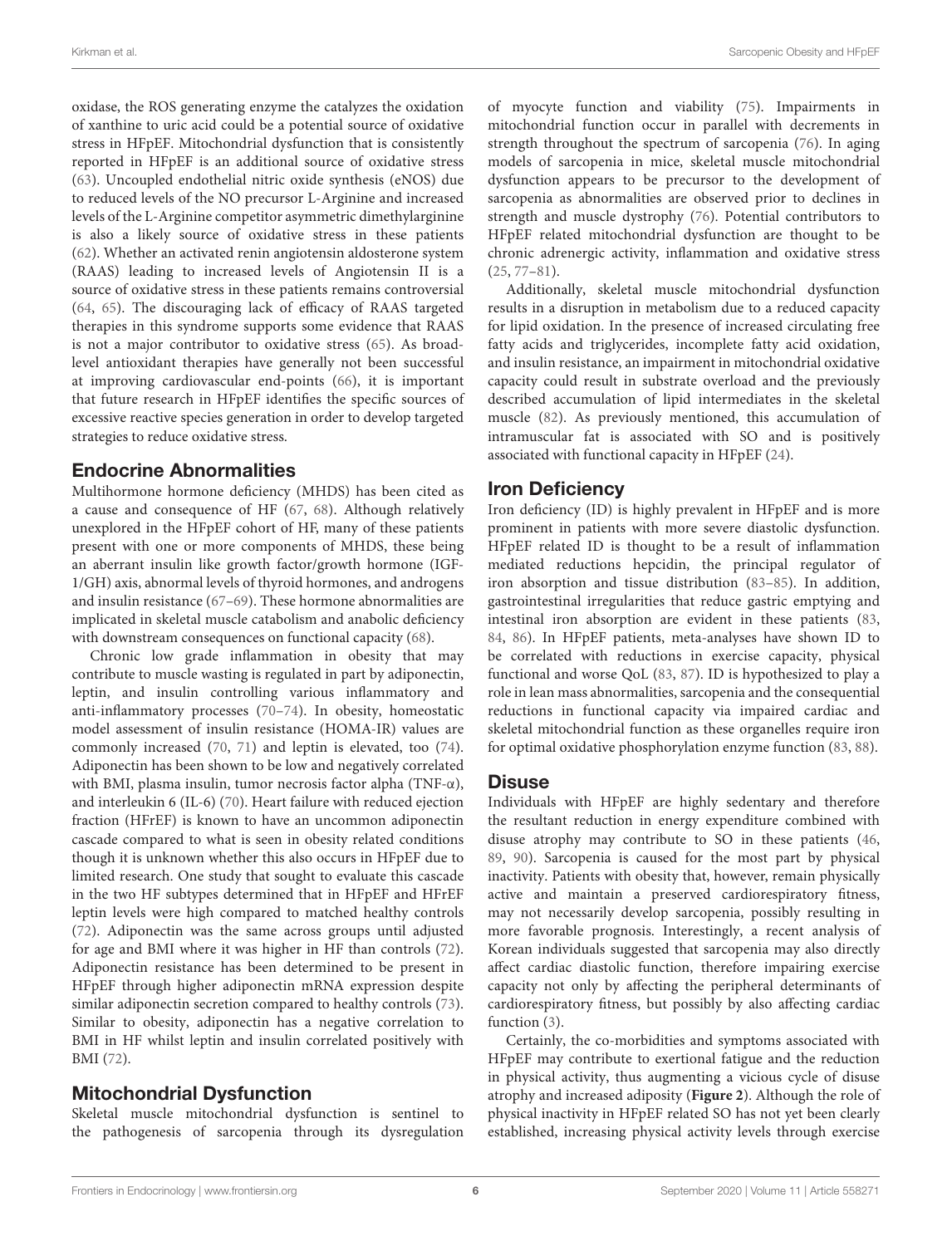

<span id="page-6-0"></span>training is one of the only therapies that has proven efficacious for improving exercise capacity [\(16,](#page-8-21) [91–](#page-10-25)[93\)](#page-10-26). The predominant mechanisms of these improvements in exercise tolerance are suggested to be mediated for the most part through beneficial skeletal muscle adaptations [\(15,](#page-8-20) [24,](#page-8-23) [91,](#page-10-25) [94\)](#page-10-27).

# CURRENT AND PROSPECTIVE INTERVENTIONS FOR SARCOPENIC OBESITY IN HFpEF

# Exercise Training

Despite relatively few randomized controlled trials that investigated exercise training in HFpEF, exercise training has consistently been shown to be efficacious at improving exercise capacity and QoL in this patient population [\(15,](#page-8-20) [91,](#page-10-25) [95](#page-10-28)[–99\)](#page-11-0). The implemented exercise interventions are predominantly aerobic in nature with exercise prescribed initially at a light-moderate intensity and gradually progressed to a moderate-vigorous intensity [\(15,](#page-8-20) [91,](#page-10-25) [95,](#page-10-28) [96,](#page-10-29) [98\)](#page-11-1). High intensity interval training appears to be superior to moderate [\(100\)](#page-11-2) continuous training at eliciting improvements in exercise capacity [\(91,](#page-10-25) [94,](#page-10-27) [97\)](#page-11-3).

As meta-analyses reveal limited changes in cardiac function following exercise training in HFpEF [\(15\)](#page-8-20), the beneficial effects of training on exercise tolerance appear to be driven by peripheral improvements in skeletal muscle health and function [\(94\)](#page-10-27). With reference to SO, there are currently no known trials in HFpEF that have investigated the effects of exercise on body composition as the primary outcome. In this respect, high intensity progressive resistance training is deemed the most effective mode of exercise to elicit an anabolic response and has shown positive results in other sarcopenic and cachexic populations [\(101](#page-11-4)[–104\)](#page-11-5). Such investigations are warranted in HFpEF patients with SO.

# Dietary Interventions and Bariatric Surgery

Effective nutrition interventions are urgently needed in the overall HF population and are especially lacking in HFpEF [\(105\)](#page-11-6). To date, no nutrition interventions have specifically been performed in patients with comorbid HFpEF and SO. Healthy dietary patterns, specifically the Mediterranean diet (MedDiet) may be associated with a lower incidence of sarcopenia [\(106–](#page-11-7) [108\)](#page-11-8). Recently, a prospective study in Spain assessed adherence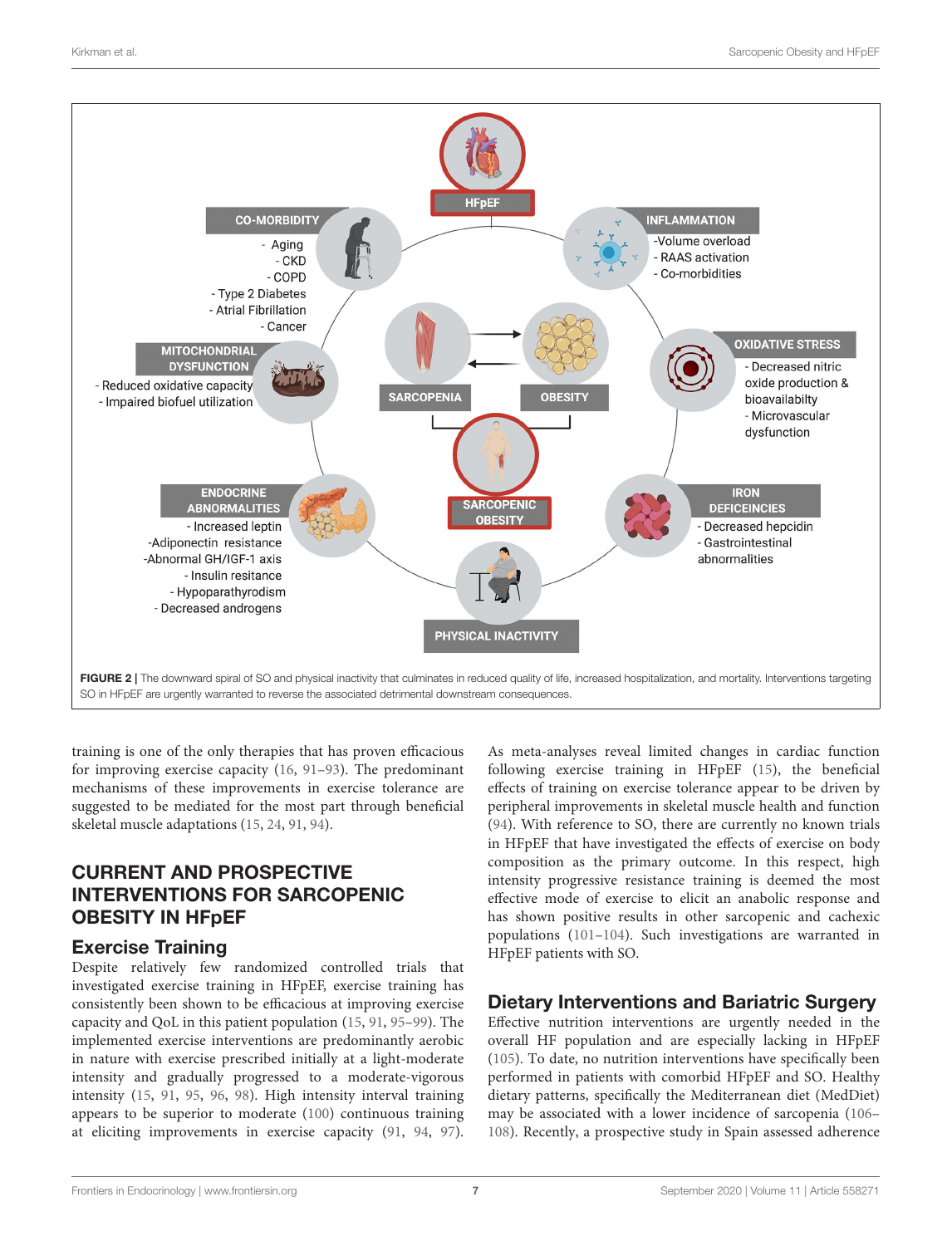Kirkman et al. Sarcopenic Obesity and HFpEF in the same of the same of the same of the same of the same of the same of the same of the same of the same of the same of the same of the same of the same of the same of the sam

to the MedDiet in 991 patients diagnosed in the emergency department with acute HF on a primary endpoint of allcause mortality. While the primary endpoint was not met, the secondary endpoint of rehospitalization was significant lower in those adhering to a MedDiet (HR =  $0.76$ , 95% CI 0.62-0.93) [\(105,](#page-11-6) [109\)](#page-11-9). The MedDiet is rich in fruits, vegetables, whole grains, legumes, and particularly unsaturated fatty acids (UFA), which have been associated with more favorable body composition, such as greater fat-free mass (FFM) and FFM to fat mass (FM) ratio as well as improved cardiac diastolic function and greater VO2peak in HFpEF patients [\(110\)](#page-11-10). Of note, in the UFA-Preserved pilot study, a diet supplemented with foods rich in UFA such as extra-virgin olive oil, canola oil, and mixed tree nuts was associated with increased plasma levels of UFA in patients with obesity and HFpEF, showing that it is a feasible intervention in this population and associated with favorable changes in CRF [\(111\)](#page-11-11). A larger ongoing randomized crossover trial, the UFA-Preserved 2 (NCT03966755), is designed to evaluate the effects of daily UFA supplementation through dietary sources on a primary outcome of change in dietary UFA and plasma UFA biomarkers, while also assessing changes in body composition, cardiac function and exercise capacity. Another healthy dietary pattern, the Dietary Approaches to Stop Hypertension (DASH) diet, is effective in treating hypertension and has also been shown to reduce clinic and 24-h systolic (155–138 and 130–123 mm Hg, respectively), and diastolic (79–72, and 67–62) blood pressure, arterial stiffness measured by carotid-femoral pulse wave velocity (12.4 to 11.0 m/s), improve diastolic left ventricular relaxation (difference in  $c=-4.2 \pm 6.2$ ) and chamber stiffness (difference in  $k = -81 \pm 99$  s-1) and ventricular-arterial coupling (difference in Ees:Ea=  $-0.2 \pm 0.3$ ) when combined with sodium restriction in HFpEF patients [\(80,](#page-10-30) [112\)](#page-11-12). Recently, the GOURMET-HF trial assigned 66 patients with HFrEF and HFpEF discharged from the hospital after admission for HF exacerbation 1:1 to either a sodium restricted (<1,500 mg/day) DASH diet, which was home delivered, or usual care for 4 weeks. While the study did not meet the primary outcome of between group change in Kansas City Cardiomyopathy Questionnaire summary score, but participants assigned to the DASH diet demonstrated a favorable trend in rehospitalization at 30 days (11 vs. 27%) [\(113\)](#page-11-13).

Protein supplementation, coupled with resistance exercise, may help increase appendicular muscle mass while reducing total and abdominal obesity as well as inflammatory biomarkers in women with sarcopenic obesity [\(114\)](#page-11-14). While the most recent Heart Failure Society of America Scientific Statement recommended a protein intake of at least 1.1 g per kilogram per day [\(115\)](#page-11-15), trials of protein and amino acid supplementation in patients with sarcopenia and HF have primarily performed in HFrEF patients and have yielded mixed results [\(116,](#page-11-16) [117\)](#page-11-17).

Finally, the SECRET trial assigned 100 patients with obesity and HFpEF to a  $2 \times 2$  factorial trial of exercise training, caloric restriction, both caloric restriction, and exercise training or control. The main effect of caloric restriction was weight loss  $(-7 \text{ kg}, 95\% \text{ CI} - 5-9)$  which resulted in an increase in VO<sub>2</sub> peak (+1.3, 95% CI 0.2–2.3), as well as a reduction in FM (−5 kg, 95% CI−4−6,  $p < 0.001$ ) and percent body FM (−2%, 95%) CI−1−3) [\(14\)](#page-8-13). However, lean mass (−2 kg, 95% CI−1−3) was also reduced in these patients with caloric restriction alone, an important consideration in patients with SO [\(14\)](#page-8-13). Notably, main effect of exercise revealed no loss of lean mass, suggesting that concomitant exercise training may help to preserve lean mass with caloric restriction [\(14\)](#page-8-13). The currently enrolling SECRET-II trial (NCT02636439) is testing caloric restriction combined with aerobic exercise training alone vs. combined with resistance exercise training in patients with HFpEF.

In addition to weight loss induced by caloric restriction, there is a growing interest in understanding the role of bariatric surgery in this population. In HF, observational studies suggest clinical benefits of this intervention [\(11\)](#page-8-10), however, randomized controlled trial are needed to confirm those findings. First, bariatric surgery induces significant weight loss to a greater degree than lifestyle intervention alone. This effect alone would allow to improve exercise capacity and quality of life [\(12,](#page-8-11) [13\)](#page-8-12). The other potential effects of bariatric surgery are numerous, including the ability to reduce epicardial adipose tissue, which would be beneficial based on the above discussion. Moreover, bariatric surgery has been associated with reduced markers of systemic inflammation as well as localized adipose tissue inflammation [\(11\)](#page-8-10), potential targets in patients with obesity and HFpEF.

Considering the lack of available therapies in HFpEF and prevalence of SO in this population, there is an urgent need to identify whether dietary pattern, protein supplementation or caloric restriction as well as bariatric surgery are able to improve outcomes in this population.

# Pharmaceutical and Nutraceutical

The discouraging lack of clinical outcomes pertaining to pharmacological therapies in HFpEF has provided a major challenge to cardiologists managing this syndrome. Despite a lack of beneficial outcomes pertaining to hospitalization and mortality in these patients, pharmaceutical therapies have resulted in clinical meaningful improvements in exercise capacity and QoL [\(96\)](#page-10-29). In this respect, vasodilators, and chronotropic therapies appear to be efficacious, whist RAAS inhibitors have no effect [\(96\)](#page-10-29). The DHART Trials investigating the effects of IL-1 blockade in HFpEF patients have shown promising improvements in exercise capacity and quality of life [\(77,](#page-10-14) [118,](#page-11-18) [119\)](#page-11-19). In addition, inorganic and organic nitrates hold promise for improving exercise capacity in these patients [\(120–](#page-11-20) [122\)](#page-11-21). As with exercise training, there are no pharmacological strategies that have specifically targeted SO in human subject trials of HFpEF. As we continue to understand more about the pathophysiology of HFpEF related SO, future pharmacological or nutraceutical therapies targeting these aberrant molecular pathways in combination with exercise training may be a powerful approach to combat SO.

# **CONCLUSIONS**

In summary, SO is prevalent in patients with HFpEF and has noteworthy adverse consequences on end point outcomes, health related outcomes and patient reported QoL. Although the multifaceted pathophysiology of HFpEF related SO is not yet fully understood, inflammation, oxidative stress, hormonal imbalances, iron deficiency, and sedentary lifestyle appear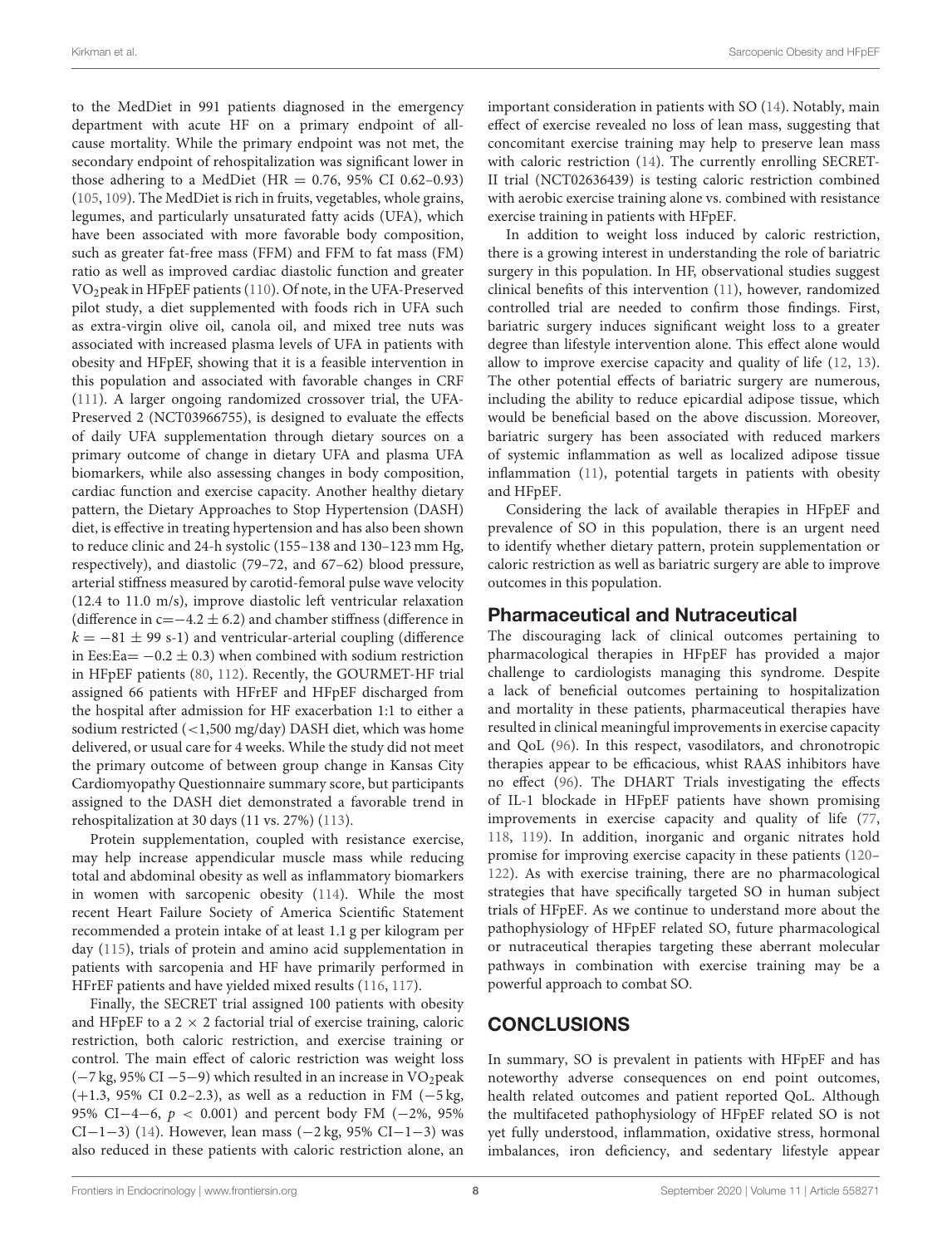to contribute to this condition. In addition, the plethora of comorbidities that accompany this syndrome further exacerbate the physiological milieu implicated in SO. Moreover, being obesity a major risk factors for several comorbidities, including coronary heart disease, future research should try to assess the diverse effects of obesity and HFpEF on clinical outcomes.

Whilst exercise training as well as some dietary and pharmaceutical approaches appear to be efficacious at improving exercise capacity and QoL, there is a lack of interventional trials that specifically target SO in these patients. There is therefore an urgent need for lifestyle, pharmaceutical or nutraceutical approaches to address SO toward improving clinical and disease modifying outcomes in HFpEF.

### **REFERENCES**

- <span id="page-8-0"></span>1. Benjamin EJ, Muntner P, Alonso A, Bittencourt MS, Callaway CW, Carson AP, et al. Heart disease and stroke statistics-2019 update: a report from the American heart association. Circulation. (2019) 139:e56– 528. doi: [10.1161/CIR.0000000000000659](https://doi.org/10.1161/CIR.0000000000000659)
- <span id="page-8-1"></span>2. Heidenreich PA, Albert NM, Allen LA, Bluemke DA, Butler J, Fonarow GC, et al. Forecasting the impact of heart failure in the United States: a policy statement from the American heart association. Circ Heart Fail. (2013) 6:606–19. doi: [10.1161/HHF.0b013e318291329a](https://doi.org/10.1161/HHF.0b013e318291329a)
- <span id="page-8-2"></span>3. Ward ZJ, Bleich SN, Cradock AL, Barrett JL, Giles CM, Flax C, et al. Projected U.S. state-level prevalence of adult obesity and severe obesity. N Engl J Med. [\(2019\) 381:2440–50. doi: 10.1056/NEJMsa1](https://doi.org/10.1056/NEJMsa1909301) 909301
- <span id="page-8-3"></span>4. Pieske B, Tschöpe C, de Boer RA, Fraser AG, Anker SD, Donal E, et al. How to diagnose heart failure with preserved ejection fraction: the HFA-PEFF diagnostic algorithm: a consensus recommendation from the heart failure association (HFA) of the European society of cardiology (ESC). Eur J Heart Fail. (2020) 22:391–412. doi: [10.1002/ejhf.1741](https://doi.org/10.1002/ejhf.1741)
- <span id="page-8-4"></span>5. Del Buono MG, Iannaccone G, Scacciavillani R, Carbone S, Camilli M, Niccoli G, et al. Heart failure with preserved ejection fraction diagnosis and treatment: an updated review of the evidence. Prog Cardiovasc Dis. (in press). doi: [10.1016/j.pcad.2020.04.011](https://doi.org/10.1016/j.pcad.2020.04.011)
- <span id="page-8-5"></span>6. Shah SJ, Kitzman DW, Borlaug BA, van Heerebeek L, Zile MR, Kass DA, et al. Phenotype-specific treatment of heart failure with preserved ejection fraction: a multiorgan roadmap. Circulation. (2016) 134:73– 90. doi: [10.1161/CIRCULATIONAHA.116.021884](https://doi.org/10.1161/CIRCULATIONAHA.116.021884)
- <span id="page-8-6"></span>7. Silverman DN, Shah SJ. Treatment of heart failure with preserved ejection fraction (HFpEF): the phenotype-guided approach. Curr Treat Options Cardiovasc Med. (2019) 21:20. doi: [10.1007/s11936-019-0709-4](https://doi.org/10.1007/s11936-019-0709-4)
- <span id="page-8-7"></span>8. Obokata M, Reddy YNV, Pislaru SV, Melenovsky V, Borlaug BA. Evidence supporting the existence of a distinct obese phenotype of heart failure with preserved ejection fraction. Circulation. (2017) 136:6– 19. doi: [10.1161/CIRCULATIONAHA.116.026807](https://doi.org/10.1161/CIRCULATIONAHA.116.026807)
- <span id="page-8-8"></span>9. Oh A, Okazaki R, Sam F, Valero-Munoz M. Heart failure with preserved ejection fraction and adipose tissue: a story of two tales. Front Cardiovasc Med. (2019) 6:110. doi: [10.3389/fcvm.2019.00110](https://doi.org/10.3389/fcvm.2019.00110)
- <span id="page-8-9"></span>10. Carbone S, Canada JM, Abbate A. Letter by carbone et al. regarding article, "evidence supporting the existence of a distinct obese phenotype of heart failure with preserved ejection fraction". Circulation. 137:414– 5. doi: [10.1161/CIRCULATIONAHA.117.030432](https://doi.org/10.1161/CIRCULATIONAHA.117.030432)
- <span id="page-8-10"></span>11. Reddy YNV, Borlaug BA. Heart failure with preserved ejection fraction: where do we stand? Mayo Clin Proc. (2020) 95:629– 31. doi: [10.1016/j.mayocp.2020.02.015](https://doi.org/10.1016/j.mayocp.2020.02.015)
- <span id="page-8-11"></span>12. Pfeffer MA, Shah AM, Borlaug BA. Heart failure with preserved ejection fraction in perspective. Circ Res. (2019) 124:1598– 617. doi: [10.1161/CIRCRESAHA.119.313572](https://doi.org/10.1161/CIRCRESAHA.119.313572)

# AUTHOR CONTRIBUTIONS

DK, NB, HB, and SC contributed to the content of the manuscript. DK, NB, HB, and SC edited manuscript drafts. DK, NB, HB, and SC approved the final version of the manuscript. All authors agree to be accountable for the content of the manuscript.

# FUNDING

DK is supported by a Career Development Award 19CDA34740002 from the American Heart Association. SC is supported by a Career Development Award 19CDA34660318 from the American Heart Association.

- <span id="page-8-12"></span>13. Reddy YNV, Rikhi A, Obokata M, Shah SJ, Lewis GD, AbouEzzedine OF, et al. Quality of life in heart failure with preserved ejection fraction: importance of obesity, functional capacity, and physical inactivity. Eur J Heart Fail. (2020) 22:1009–18. doi: [10.1002/ejhf.1788](https://doi.org/10.1002/ejhf.1788)
- <span id="page-8-13"></span>14. Kitzman DW, Brubaker P, Morgan T, Haykowsky M, Hundley G, Kraus WE, et al. Effect of caloric restriction or aerobic exercise training on peak oxygen consumption and quality of life in obese older patients with heart failure with preserved ejection fraction: a randomized clinical trial. JAMA. (2016) 315:36–46. doi: [10.1001/jama.2015.17346](https://doi.org/10.1001/jama.2015.17346)
- <span id="page-8-20"></span>15. Pandey A, Parashar A, Kumbhani D, Agarwal S, Garg J, Kitzman D, et al. Exercise training in patients with heart failure and preserved ejection fraction: meta-analysis of randomized control trials. Circ Heart Fail. (2015) 8:33–40. doi: [10.1161/CIRCHEARTFAILURE.114.001615](https://doi.org/10.1161/CIRCHEARTFAILURE.114.001615)
- <span id="page-8-21"></span>16. Lavie CJ, Ozemek C, Carbone S, Katzmarzyk PT, Blair SN. Sedentary behavior, exercise, and cardiovascular health. Circ Res. (2019) 124:799– 815. doi: [10.1161/CIRCRESAHA.118.312669](https://doi.org/10.1161/CIRCRESAHA.118.312669)
- <span id="page-8-14"></span>17. Carbone S, Del Buono MG, Ozemek C, Lavie CJ. Obesity, risk of diabetes and role of physical activity, exercise training and cardiorespiratory fitness. Prog Cardiovasc Dis. (2019) 62:327–33. doi: [10.1016/j.pcad.2019.08.004](https://doi.org/10.1016/j.pcad.2019.08.004)
- <span id="page-8-15"></span>18. Carbone S, Canada JM, Buckley LF, Trankle CR, Dixon DL, Buzzetti R, et al. Obesity contributes to exercise intolerance in heart failure with preserved ejection fraction. J Am Coll Cardiol. (2016) 68:2487– 8. doi: [10.1016/j.jacc.2016.08.072](https://doi.org/10.1016/j.jacc.2016.08.072)
- <span id="page-8-16"></span>19. Emami A, Saitoh M, Valentova M, Sandek A, Evertz R, Ebner N, et al. Comparison of sarcopenia and cachexia in men with chronic heart failure: results from the studies investigating co-morbidities aggravating heart failure (SICA-HF). Eur J Heart Fail. (2018) 20:1580–7. doi: [10.1002/ejhf.1304](https://doi.org/10.1002/ejhf.1304)
- <span id="page-8-17"></span>20. Donini LM, Busetto L, Bauer JM, Bischoff S, Boirie Y, Cederholm T, et al. Critical appraisal of definitions and diagnostic criteria for sarcopenic obesity based on a systematic review. Clin Nutr. (2019) 39:2368-88. doi: [10.1016/j.clnu.2019.11.024](https://doi.org/10.1016/j.clnu.2019.11.024)
- <span id="page-8-18"></span>21. Cruz-Jentoft AJ, Bahat G, Bauer J, Boirie Y, Bruyere O, Cederholm T, et al. Sarcopenia: revised European consensus on definition and diagnosis. Age Ageing. (2019) 48:16–31. doi: [10.1093/ageing/afy169](https://doi.org/10.1093/ageing/afy169)
- <span id="page-8-19"></span>22. Fearon K, Evans WJ, Anker SD. Myopenia-a new universal term for muscle wasting. J Cachexia Sarcopenia Muscle. (2011) 2:1–3. doi: [10.1007/s13539-011-0025-7](https://doi.org/10.1007/s13539-011-0025-7)
- <span id="page-8-22"></span>23. Khor EQ, Lim JP, Tay L, Yeo A, Yew S, Ding YY, et al. Obesity definitions in sarcopenic obesity: differences in prevalence, agreement and association with muscle function. J Frailty Aging. (2020) 9:37–43. doi: [10.14283/jfa.2019.28](https://doi.org/10.14283/jfa.2019.28)
- <span id="page-8-23"></span>24. Haykowsky MJ, Nicklas BJ, Brubaker PH, Hundley WG, Brinkley TE, Upadhya B, et al. Regional adipose distribution and its relationship to exercise intolerance in older obese patients who have heart failure with preserved ejection fraction. JACC Heart Fail. (2018) 6:640–9. doi: [10.1016/j.jchf.2018.06.002](https://doi.org/10.1016/j.jchf.2018.06.002)
- <span id="page-8-24"></span>25. Carbone S, Billingsley HE, Rodriguez-Miguelez P, Kirkman DL, Garten R, Franco RL, et al. Lean mass abnormalities in heart failure: the role of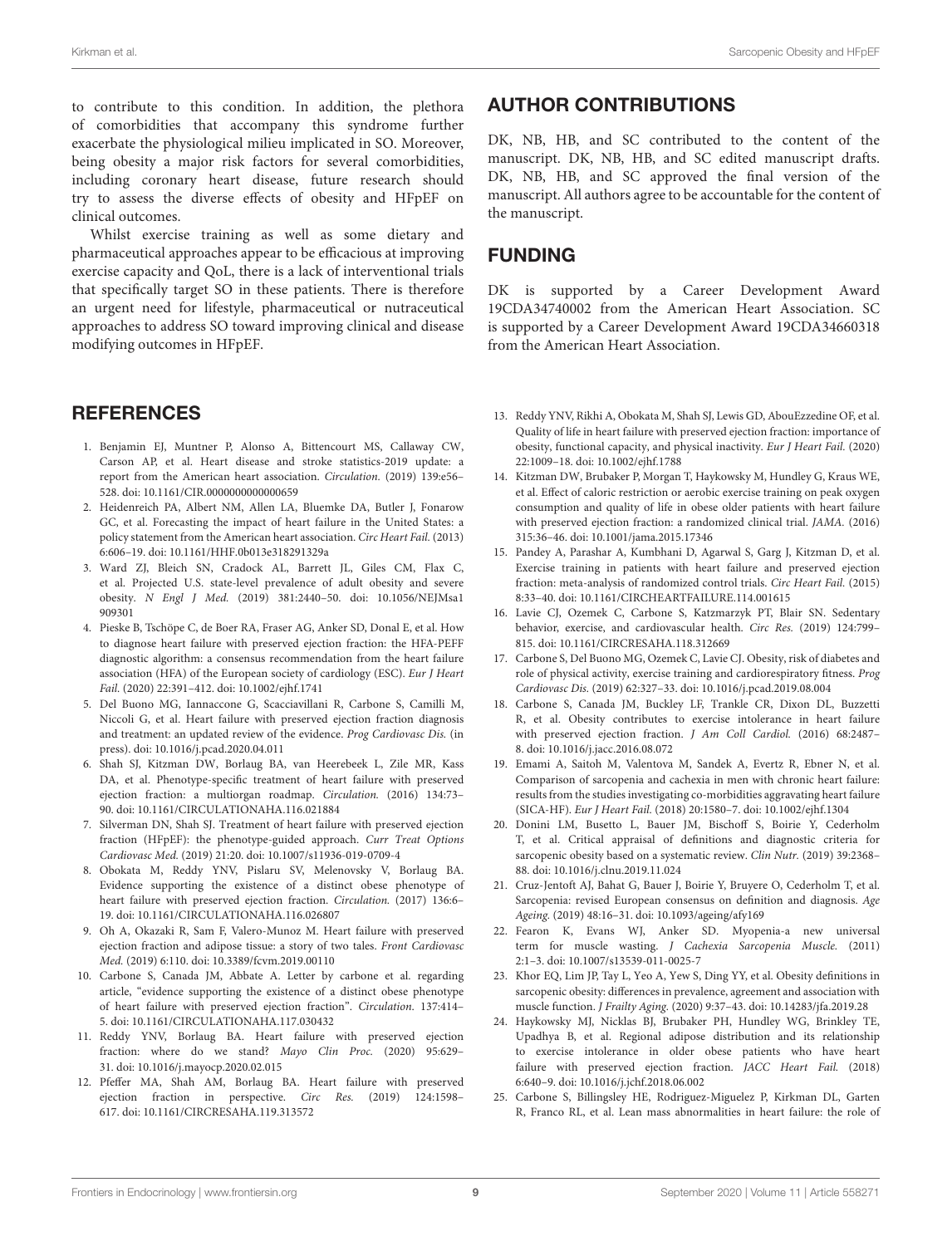sarcopenia, sarcopenic obesity, and cachexia. Curr Probl Cardiol. (2019) 28:100417. doi: [10.1016/j.cpcardiol.2019.03.006](https://doi.org/10.1016/j.cpcardiol.2019.03.006)

- <span id="page-9-0"></span>26. Carbone S, Lavie CJ, Elagizi A, Arena R, Ventura HO. The impact of obesity in heart failure. Heart Fail Clin. (2020) 16:71–80. doi: [10.1016/j.hfc.2019.08.008](https://doi.org/10.1016/j.hfc.2019.08.008)
- <span id="page-9-1"></span>27. Owan TE, Hodge DO, Herges RM, Jacobsen SJ, Roger VL, Redfield MM. Trends in prevalence and outcome of heart failure with preserved ejection fraction. N Engl J Med. (2006) 355:251–9. doi: [10.1056/NEJMoa052256](https://doi.org/10.1056/NEJMoa052256)
- <span id="page-9-2"></span>28. Delmonico MJ, Harris TB, Visser M, Park SW, Conroy MB, Velasquez-Mieyer P, et al. Longitudinal study of muscle strength, quality, and adipose tissue infiltration. Am J Clin Nutr. (2009) 90:1579–85. doi: [10.3945/ajcn.2009.28047](https://doi.org/10.3945/ajcn.2009.28047)
- <span id="page-9-3"></span>29. Haass M, Kitzman DW, Anand IS, Miller A, Zile MR, Massie BM, et al. Body mass index and adverse cardiovascular outcomes in heart failure patients with preserved ejection fraction: results from the irbesartan in heart failure with preserved ejection fraction (I-PRESERVE) trial. Circ Heart Fail. (2011) 4:324–31. doi: [10.1161/CIRCHEARTFAILURE.110.959890](https://doi.org/10.1161/CIRCHEARTFAILURE.110.959890)
- <span id="page-9-4"></span>30. Kenchaiah S, Pocock SJ, Wang D, Finn PV, Zornoff LA, Skali H, et al. Body mass index and prognosis in patients with chronic heart failure: insights from the candesartan in heart failure: assessment of reduction in mortality and morbidity (CHARM) program. Circulation. (2007) 116:627– 36. doi: [10.1161/CIRCULATIONAHA.106.679779](https://doi.org/10.1161/CIRCULATIONAHA.106.679779)
- <span id="page-9-5"></span>31. Carbone S, Popovic D, Lavie CJ, Arena R. Obesity, body composition and cardiorespiratory fitness in heart failure with preserved ejection fraction. Future Cardiol. (2017) 13:451–63. doi: [10.2217/fca-2017-0023](https://doi.org/10.2217/fca-2017-0023)
- <span id="page-9-6"></span>32. Pandey A, LaMonte M, Klein L, Ayers C, Psaty BM, Eaton CB, et al. Relationship between physical activity, body mass index, and risk of heart failure. J Am Coll Cardiol. (2017) 69:1129–42. doi: [10.1016/j.jacc.2016.11.081](https://doi.org/10.1016/j.jacc.2016.11.081)
- <span id="page-9-7"></span>33. Kokkinos P, Faselis C, Franklin B, Lavie CJ, Sidossis L, Moore H, et al. Cardiorespiratory fitness, body mass index and heart failure incidence. Eur J Heart Fail. (2019) 21:436–44. doi: [10.1002/ejhf.1433](https://doi.org/10.1002/ejhf.1433)
- <span id="page-9-8"></span>34. Padwal R, McAlister FA, McMurray JJ, Cowie MR, Rich M, Pocock S, et al. The obesity paradox in heart failure patients with preserved versus reduced ejection fraction: a meta-analysis of individual patient data. Int J Obes. (2014) 38:1110–4. doi: [10.1038/ijo.2013.203](https://doi.org/10.1038/ijo.2013.203)
- <span id="page-9-9"></span>35. Carbone S, Canada JM, Billingsley HE, Siddiqui MS, Elagizi A, Lavie CJ. Obesity paradox in cardiovascular disease: where do we stand? Vasc Health Risk Manag. (2019) 15:89–100. doi: [10.2147/VHRM.S168946](https://doi.org/10.2147/VHRM.S168946)
- 36. Carbone S, Elagizi A, Lavie CJ. The obesity paradox in cardiovascular diseases: current evidence and future perspectives. J Clin Exerc Physiol. (2018) 8:30–53. doi: [10.31189/2165-6193-8.1.30](https://doi.org/10.31189/2165-6193-8.1.30)
- <span id="page-9-10"></span>37. Carbone S, Lavie CJ, Arena R. Obesity and heart failure: focus on the obesity paradox. Mayo Clinic Proc. (2017) 92:266–79. doi: [10.1016/j.mayocp.2016.11.001](https://doi.org/10.1016/j.mayocp.2016.11.001)
- <span id="page-9-11"></span>38. Carbone S, Lavie CJ. Disparate effects of obesity on survival and hospitalizations in heart failure with preserved ejection fraction. Int J Obes. (2020) 144:1543–45. doi: [10.1038/s41366-020-0579-6](https://doi.org/10.1038/s41366-020-0579-6)
- <span id="page-9-12"></span>39. Pocock SJ, McMurray JJ, Dobson J, Yusuf S, Granger CB, Michelson EL, et al. Weight loss and mortality risk in patients with chronic heart failure in the candesartan in heart failure: assessment of reduction in mortality and morbidity (CHARM) programme. Eur Heart J. (2008) 29:2641– 50. doi: [10.1093/eurheartj/ehn420](https://doi.org/10.1093/eurheartj/ehn420)
- <span id="page-9-13"></span>40. Obokata M, Borlaug BA. Response by obokata and borlaug to letters regarding article, "evidence supporting the existence of a distinct obese phenotype of heart failure with preserved ejection fraction". Circulation. 137:416–17. doi: [10.1161/CIRCULATIONAHA.117.031394](https://doi.org/10.1161/CIRCULATIONAHA.117.031394)
- <span id="page-9-14"></span>41. Kinugasa Y, Yamamoto K. The challenge of frailty and sarcopenia in heart failure with preserved ejection fraction. Heart. (2017) 103:184– 9. doi: [10.1136/heartjnl-2016-309995](https://doi.org/10.1136/heartjnl-2016-309995)
- <span id="page-9-15"></span>42. Jung MH, Ihm SH, Park SM, Jung HO, Hong KS, Baek SH, et al. Effects of sarcopenia, body mass indices, and sarcopenic obesity on diastolic function and exercise capacity in Koreans. Metabolism. (2019) 97:18– 24. doi: [10.1016/j.metabol.2019.05.007](https://doi.org/10.1016/j.metabol.2019.05.007)
- <span id="page-9-16"></span>43. Bekfani T, Pellicori P, Morris DA, Ebner N, Valentova M, Steinbeck L, et al. Sarcopenia in patients with heart failure with preserved ejection fraction: impact on muscle strength, exercise capacity and quality of life. Int J Cardiol. (2016) 222:41–6. doi: [10.1016/j.ijcard.2016.07.135](https://doi.org/10.1016/j.ijcard.2016.07.135)
- <span id="page-9-17"></span>44. Upadhya B, Haykowsky MJ, Eggebeen J, Kitzman DW. Exercise intolerance in heart failure with preserved ejection fraction: more than a heart problem. J Geriatr Cardiol. (2015) 12:294– 304. doi: [10.11909/j.issn.1671-5411.2015.03.013](https://doi.org/10.11909/j.issn.1671-5411.2015.03.013)
- <span id="page-9-18"></span>45. Trankle C, Canada JM, Buckley L, Carbone S, Dixon D, Arena R, et al. Impaired myocardial relaxation with exercise determines peak aerobic exercise capacity in heart failure with preserved ejection fraction. ESC Heart Fail. (2017) 4:351–5. doi: [10.1002/ehf2.12147](https://doi.org/10.1002/ehf2.12147)
- <span id="page-9-19"></span>46. Upadhya B, Haykowsky MJ, Eggebeen J, Kitzman DW. Sarcopenic obesity and the pathogenesis of exercise intolerance in heart failure with preserved ejection fraction. Curr Heart Fail Rep. (2015) 12:205– 14. doi: [10.1007/s11897-015-0257-5](https://doi.org/10.1007/s11897-015-0257-5)
- <span id="page-9-20"></span>47. Zamani P, Proto EA, Mazurek JA, Prenner SB, Margulies KB, Townsend RR, et al. Peripheral determinants of oxygen utilization in heart failure with preserved ejection fraction: central role of adiposity. JACC Basic Transl Sci. (2020) 5:211–25. doi: [10.1016/j.jacbts.2020.01.003](https://doi.org/10.1016/j.jacbts.2020.01.003)
- <span id="page-9-21"></span>48. Del Buono MG, Arena R, Borlaug BA, Carbone S, Canada JM, Kirkman DL, et al. Exercise intolerance in patients with heart failure: JACC state-of-the-art review. J Am Coll Cardiol. (2019) 73:2209–25. doi: [10.1016/j.jacc.2019.01.072](https://doi.org/10.1016/j.jacc.2019.01.072)
- <span id="page-9-22"></span>49. Lam CSP, Voors AA, de Boer RA, Solomon SD, van Veldhuisen DJ. Heart failure with preserved ejection fraction: from mechanisms to therapies. Eur Heart J. (2018) 39:2780–92. doi: [10.1093/eurheartj/ehy301](https://doi.org/10.1093/eurheartj/ehy301)
- <span id="page-9-23"></span>50. Michels da Silva D, Langer H, Graf T. Inflammatory and molecular pathways in heart failure-ischemia, HFpEF and transthyretin cardiac amyloidosis. Int J Mol Sci. (2019) 20:2322. doi: [10.3390/ijms20092322](https://doi.org/10.3390/ijms20092322)
- <span id="page-9-24"></span>51. Pérez-Baos S, Prieto-Potin I, Román-Blas JA, Sánchez-Pernaute O, Largo R, Herrero-Beaumont G. Mediators and patterns of muscle loss in chronic systemic inflammation. Front Physiol. (2018) 9:409. doi: [10.3389/fphys.2018.00409](https://doi.org/10.3389/fphys.2018.00409)
- <span id="page-9-25"></span>52. Kalinkovich A, Livshits G. Sarcopenic obesity or obese sarcopenia: a cross talk between age-associated adipose tissue and skeletal muscle inflammation as a main mechanism of the pathogenesis. Ageing Res Rev. (2017) 35:200– 21. doi: [10.1016/j.arr.2016.09.008](https://doi.org/10.1016/j.arr.2016.09.008)
- <span id="page-9-26"></span>53. Pellegrinelli V, Rouault C, Rodriguez-Cuenca S, Albert V, Edom-Vovard F, Vidal-Puig A, et al. Human adipocytes induce inflammation and atrophy in muscle cells during obesity. Diabetes. (2015) 64:3121– 34. doi: [10.2337/db14-0796](https://doi.org/10.2337/db14-0796)
- <span id="page-9-27"></span>54. Zhu S, Tian Z, Torigoe D, Zhao J, Xie P, Sugizaki T, et al. Aging- and obesityrelated peri-muscular adipose tissue accelerates muscle atrophy. PLoS ONE. (2019) 14:e0221366. doi: [10.1371/journal.pone.0221366](https://doi.org/10.1371/journal.pone.0221366)
- <span id="page-9-28"></span>55. Lim JP, Leung BP, Ding YY, Tay L, Ismail NH, Yeo A, et al. Monocyte chemoattractant protein-1: a proinflammatory cytokine elevated in sarcopenic obesity. Clin Interv Aging. (2015) 10:605–9. doi: [10.2147/CIA.S78901](https://doi.org/10.2147/CIA.S78901)
- <span id="page-9-29"></span>56. Schrager MA, Metter EJ, Simonsick E, Ble A, Bandinelli S, Lauretani F, et al. Sarcopenic obesity and inflammation in the InCHIANTI study. J Appl Physiol. (2007) 102:919–25. doi: [10.1152/japplphysiol.00627.2006](https://doi.org/10.1152/japplphysiol.00627.2006)
- <span id="page-9-30"></span>57. Bellanti F, Romano AD, Lo Buglio A, Castriotta V, Guglielmi G, Greco A, et al. Oxidative stress is increased in sarcopenia and associated with cardiovascular disease risk in sarcopenic obesity. Maturitas. (2018) 109:6– 12. doi: [10.1016/j.maturitas.2017.12.002](https://doi.org/10.1016/j.maturitas.2017.12.002)
- <span id="page-9-31"></span>58. D'Amario D, Migliaro S, Borovac JA, Restivo A, Vergallo R, Galli M, et al. Microvascular dysfunction in heart failure with preserved ejection fraction. Front Physiol. (2019) 10:1347. doi: [10.3389/fphys.2019.01347](https://doi.org/10.3389/fphys.2019.01347)
- <span id="page-9-32"></span>59. Yang JH, Obokata M, Reddy YNV, Redfield MM, Lerman A, Borlaug BA. Endothelium-dependent and independent coronary microvascular dysfunction in patients with heart failure with preserved ejection fraction. Eur J Heart Fail. (2020) 22:432–41. doi: [10.1002/ejhf.1671](https://doi.org/10.1002/ejhf.1671)
- <span id="page-9-33"></span>60. Van Tassell BW, Toldo S, Mezzaroma E, Abbate A. Targeting interleukin-1 in heart disease. Circulation. (2013) 128:1910– 23. doi: [10.1161/CIRCULATIONAHA.113.003199](https://doi.org/10.1161/CIRCULATIONAHA.113.003199)
- <span id="page-9-34"></span>61. Paulus WJ, Tschöpe C. A novel paradigm for heart failure with preserved ejection fraction: comorbidities drive myocardial dysfunction and remodeling through coronary microvascular endothelial inflammation. J Am Coll Cardiol. (2013) 62:263–71. doi: [10.1016/j.jacc.2013.02.092](https://doi.org/10.1016/j.jacc.2013.02.092)
- <span id="page-9-35"></span>62. Hage C, Michaëlsson E, Kull B, Miliotis T, Svedlund S, Linde C, et al. Myeloperoxidase and related biomarkers are suggestive footprints of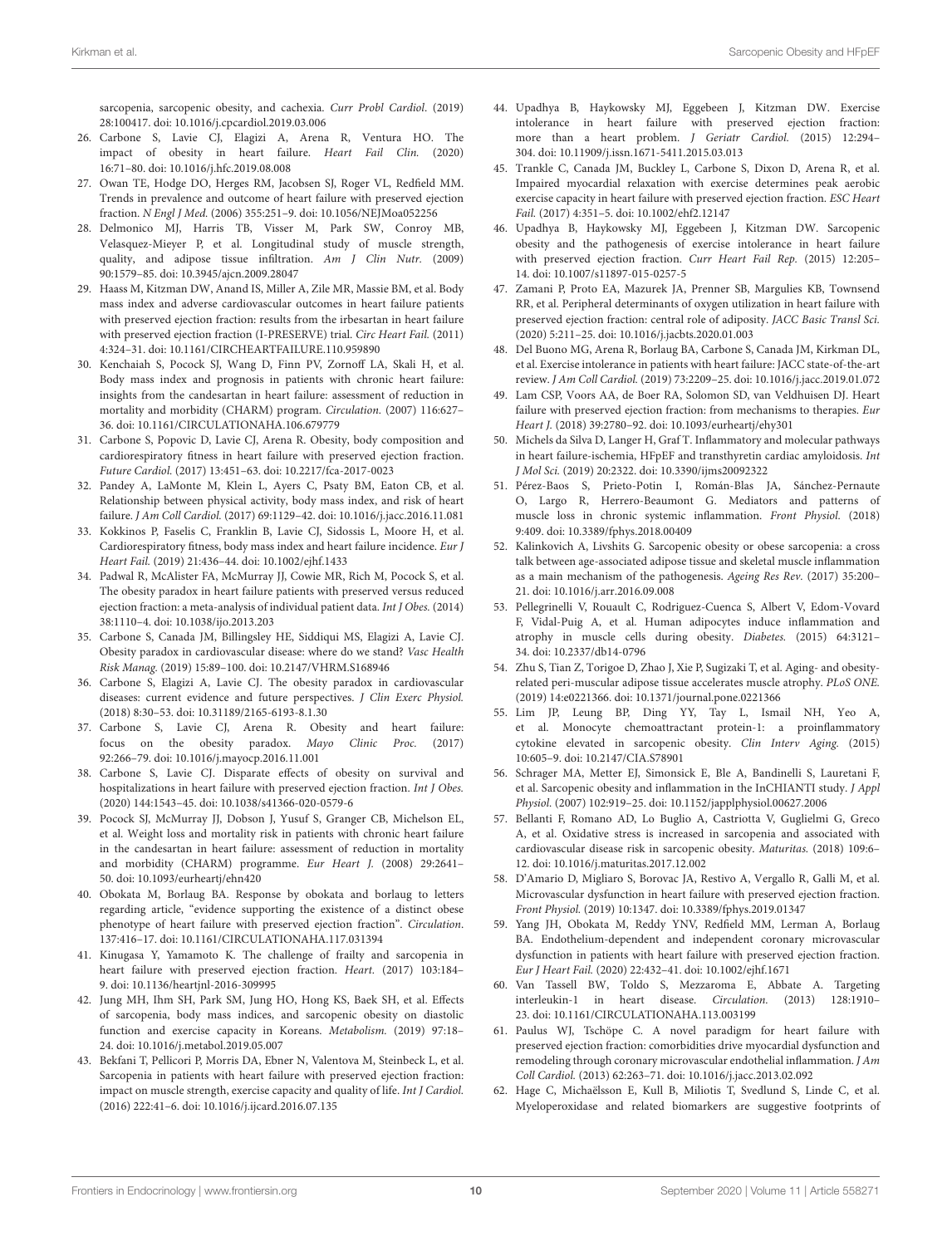endothelial microvascular inflammation in HFpEF patients. ESC Heart Fail. (2020) 7:1534–46. doi: [10.1002/ehf2.12700](https://doi.org/10.1002/ehf2.12700)

- <span id="page-10-0"></span>63. Brown DA, Perry JB, Allen ME, Sabbah HN, Stauffer BL, Shaikh SR, et al. Expert consensus document: mitochondrial function as a therapeutic target in heart failure. Nat Rev Cardiol. (2017) 14:238– 50. doi: [10.1038/nrcardio.2016.203](https://doi.org/10.1038/nrcardio.2016.203)
- <span id="page-10-1"></span>64. Millen AME, Woodiwiss AJ, Gomes M, Michel F, Norton GR. Systemic angiotensinogen concentrations are independently associated with left ventricular diastolic function in a community sample. Am J Hypertens. (2018) 31:212–9. doi: [10.1093/ajh/hpx156](https://doi.org/10.1093/ajh/hpx156)
- <span id="page-10-2"></span>65. Negi SI, Jeong EM, Shukrullah I, Veleder E, Jones DP, Fan TH, et al. Renin-angiotensin activation and oxidative stress in early heart failure with preserved ejection fraction. Biomed Res Int. (2015) 2015:825027. doi: [10.1155/2015/825027](https://doi.org/10.1155/2015/825027)
- <span id="page-10-3"></span>66. Myung SK, Ju W, Cho B, Oh SW, Park SM, Koo BK, et al. Efficacy of vitamin and antioxidant supplements in prevention of cardiovascular disease: systematic review and meta-analysis of randomised controlled trials. BMJ. (2013) 346:f10. doi: [10.1136/bmj.f10](https://doi.org/10.1136/bmj.f10)
- <span id="page-10-4"></span>67. Favuzzi AMR, Venuti A, Bruno C, Nicolazzi MA, Fuorlo M, Dajko M, et al. Hormonal deficiencies in heart failure with preserved ejection fraction: prevalence and impact on diastolic dysfunction: a pilot study. Eur Rev Med Pharmacol Sci. (2020) 24:352–61. doi: [10.26355/eurrev\\_202001\\_19933](https://doi.org/10.26355/eurrev_202001_19933)
- <span id="page-10-5"></span>68. Salzano A, Cittadini A, Bossone E, Suzuki T, Heaney LM. Multiple hormone deficiency syndrome: a novel topic in chronic heart failure. Future Sci OA. (2018) 4:Fso311. doi: [10.4155/fsoa-2018-0041](https://doi.org/10.4155/fsoa-2018-0041)
- <span id="page-10-6"></span>69. Faxén UL, Hage C, Benson L, Zabarovskaja S, Andreasson A, Donal E, et al. HFpEF and HFrEF display different phenotypes as assessed by IGF-1 and IGFBP-1. J Card Fail. (2017) 23:293–303. doi: [10.1016/j.cardfail.2016.06.008](https://doi.org/10.1016/j.cardfail.2016.06.008)
- <span id="page-10-7"></span>70. Hajri T, Tao H, Wattacheril J, Marks-Shulman P, Abumrad NN. Regulation of adiponectin production by insulin: interactions with tumor necrosis factorα and interleukin-6. Am J Physiol Endocrinol Metab. (2011) 300:E350– 60. doi: [10.1152/ajpendo.00307.2010](https://doi.org/10.1152/ajpendo.00307.2010)
- <span id="page-10-9"></span>71. Savji N, Meijers WC, Bartz TM, Bhambhani V, Cushman M, Nayor M, et al. The association of obesity and cardiometabolic traits with incident HFpEF and HFrEF. JACC Heart Fail. (2018) 6:701–9. doi: [10.1016/j.jchf.2018.05.018](https://doi.org/10.1016/j.jchf.2018.05.018)
- <span id="page-10-10"></span>72. Faxén UL, Hage C, Andreasson A, Donal E, Daubert JC, Linde C, et al. HFpEF and HFrEF exhibit different phenotypes as assessed by leptin and adiponectin. Int J Cardiol. (2017) 228:709–16. doi: [10.1016/j.ijcard.2016.11.194](https://doi.org/10.1016/j.ijcard.2016.11.194)
- <span id="page-10-11"></span>73. Sente T, Van Berendoncks AM, Fransen E, Vrints CJ, Hoymans VY. Tumor necrosis factor-α impairs adiponectin signalling, mitochondrial biogenesis, and myogenesis in primary human myotubes cultures. Am J Physiol Heart Circ Physiol. (2016) 310:H1164–75. doi: [10.1152/ajpheart.00831.2015](https://doi.org/10.1152/ajpheart.00831.2015)
- <span id="page-10-8"></span>74. Singh P, Sharma P, Sahakyan KR, Davison DE, Sert-Kuniyoshi FH, Romero-Corral A, et al. Differential effects of leptin on adiponectin expression with weight gain versus obesity. Int J Obes. (2016) 40:266– 74. doi: [10.1038/ijo.2015.181](https://doi.org/10.1038/ijo.2015.181)
- <span id="page-10-12"></span>75. Calvani R, Joseph AM, Adhihetty PJ, Miccheli A, Bossola M, Leeuwenburgh C, et al. Mitochondrial pathways in sarcopenia of aging and disuse muscle atrophy. Biol Chem. (2013) 394:393–414. doi: [10.1515/hsz-2012-0247](https://doi.org/10.1515/hsz-2012-0247)
- <span id="page-10-13"></span>76. Del Campo A, Contreras-Hernandez I, Castro-Sepulveda M, Campos CA, Figueroa R, Tevy MF, et al. Muscle function decline and mitochondria changes in middle age precede sarcopenia in mice. Aging. (2018) 10:34– 55. doi: [10.18632/aging.101358](https://doi.org/10.18632/aging.101358)
- <span id="page-10-14"></span>77. Van Tassell BW, Trankle CR, Canada JM, Carbone S, Buckley L, Kadariya D, et al. IL-1 blockade in patients with heart failure with preserved ejection fraction. Circ Heart Fail. (2018) 11:e005036. doi: [10.1161/CIRCHEARTFAILURE.118.005036](https://doi.org/10.1161/CIRCHEARTFAILURE.118.005036)
- 78. DuBrock HM, AbouEzzeddine OF, Redfield MM. High-sensitivity C-reactive protein in heart failure with preserved ejection fraction. PLoS ONE. (2018) 13:e0201836. doi: [10.1371/journal.pone.0201836](https://doi.org/10.1371/journal.pone.0201836)
- 79. Molina AJ, Bharadwaj MS, Van Horn C, Nicklas BJ, Lyles MF, Eggebeen J, et al. Skeletal muscle mitochondrial content, oxidative capacity, and Mfn2 expression are reduced in older patients with heart failure and preserved ejection fraction and are related to exercise intolerance. JACC Heart Fail. (2016) 4:636–45. doi: [10.1016/j.jchf.2016.03.011](https://doi.org/10.1016/j.jchf.2016.03.011)
- <span id="page-10-30"></span>80. Hummel SL, Mitchell SE, Brook RD, Kolias TJ, Sheth SS, Rosenblum RH, et al. Low-sodium dietary approaches to stop hypertension diet reduces blood pressure, arterial stiffness, and oxidative stress in hypertensive heart failure with preserved ejection fraction. Hypertension. (2012) 60:1200– 6. doi: [10.1161/HYPERTENSIONAHA.112.202705](https://doi.org/10.1161/HYPERTENSIONAHA.112.202705)
- <span id="page-10-15"></span>81. Bishu K, Deswal A, Chen HH, LeWinter MM, Lewis GD, Semigran MJ, et al. Biomarkers in acutely decompensated heart failure with preserved or reduced ejection fraction. Am Heart J. (2012) 164:763– 70.e3. doi: [10.1016/j.ahj.2012.08.014](https://doi.org/10.1016/j.ahj.2012.08.014)
- <span id="page-10-16"></span>82. Szendroedi J, Phielix E, Roden M. The role of mitochondria in insulin resistance and type 2 diabetes mellitus. Nat Rev Endocrinol. (2011) 8:92– 103. doi: [10.1038/nrendo.2011.138](https://doi.org/10.1038/nrendo.2011.138)
- <span id="page-10-17"></span>83. Beale AL, Warren JL, Roberts N, Meyer P, Townsend NP, Kaye D. Iron deficiency in heart failure with preserved ejection fraction: a systematic review and meta-analysis. Open Heart. (2020) 6:e001012. doi: [10.1136/openhrt-2019-001012](https://doi.org/10.1136/openhrt-2019-001012)
- <span id="page-10-19"></span>84. McDonagh T, Macdougall IC. Iron therapy for the treatment of iron deficiency in chronic heart failure: intravenous or oral? Eur J Heart Fail. (2015) 17:248–62. doi: [10.1002/ejhf.236](https://doi.org/10.1002/ejhf.236)
- <span id="page-10-18"></span>85. Klip IT, Voors AA, Swinkels DW, Bakker SJ, Kootstra-Ros JE, Lam CS, et al. Serum ferritin and risk for new-onset heart failure and cardiovascular events in the community. Eur J Heart Fail. (2017) 19:348–56. doi: [10.1002/ejhf.622](https://doi.org/10.1002/ejhf.622)
- <span id="page-10-20"></span>86. Wong CC, Ng AC, Kritharides L, Sindone AP. Iron deficiency in heart failure: looking beyond anaemia. Heart Lung Circ. (2016) 25:209– 16. doi: [10.1016/j.hlc.2015.06.827](https://doi.org/10.1016/j.hlc.2015.06.827)
- <span id="page-10-21"></span>87. Martens P, Nijst P, Verbrugge FH, Smeets K, Dupont M, Mullens W. Impact of iron deficiency on exercise capacity and outcome in heart failure with reduced, mid-range and preserved ejection fraction. Acta Cardiol. (2018) 73:115–23. doi: [10.1080/00015385.2017.1351239](https://doi.org/10.1080/00015385.2017.1351239)
- <span id="page-10-22"></span>88. Bekfani T, Pellicori P, Morris D, Ebner N, Valentova M, Sandek A, et al. Iron deficiency in patients with heart failure with preserved ejection fraction and its association with reduced exercise capacity, muscle strength and quality of life. Clin Res Cardiol. (2019) 108:203–11. doi: [10.1007/s00392-018-1344-x](https://doi.org/10.1007/s00392-018-1344-x)
- <span id="page-10-23"></span>89. Rariden BS, Boltz AJ, Brawner CA, Pinkstaff SO, Richardson MR, Johnson TM, et al. Sedentary time and cumulative risk of preserved and reduced ejection fraction heart failure: from the multi-ethnic study of atherosclerosis. J Card Fail. (2019) 25:418–24. doi: [10.1016/j.cardfail.2019.03.017](https://doi.org/10.1016/j.cardfail.2019.03.017)
- <span id="page-10-24"></span>90. Lee DC, Shook RP, Drenowatz C, Blair SN. Physical activity and sarcopenic obesity: definition, assessment, prevalence and mechanism. Future Sci OA. (2016) 2:FSO127. doi: [10.4155/fsoa-2016-0028](https://doi.org/10.4155/fsoa-2016-0028)
- <span id="page-10-25"></span>91. Tucker WJ, Nelson MD, Beaudry RI, Halle M, Sarma S, Kitzman DW, et al. Impact of exercise training on peak oxygen uptake and its determinants in heart failure with preserved ejection fraction. Card Fail Rev. (2016) 2:95–101. doi: [10.15420/cfr.2016:16:2](https://doi.org/10.15420/cfr.2016:16:2)
- 92. Balducci S, D'Errico V, Haxhi J, Sacchetti M, Orlando G, Cardelli P, et al. Effect of a behavioral intervention strategy on sustained change in physical activity and sedentary behavior in patients with type 2 diabetes: the IDES\_2 randomized clinical trial. JAMA. (2019) 321:880– 90. doi: [10.1001/jama.2019.0922](https://doi.org/10.1001/jama.2019.0922)
- <span id="page-10-26"></span>93. Mauricio R, Patel KV, Agusala V, Singh K, Lewis A, Ayers C, et al. Sex differences in cardiac function, biomarkers and exercise performance in heart failure with preserved ejection fraction: findings from the RELAX trial. Eur J Heart Fail. (2019) 21:1476–9. doi: [10.1002/ejhf.1554](https://doi.org/10.1002/ejhf.1554)
- <span id="page-10-27"></span>94. Haykowsky MJ, Brubaker PH, Stewart KP, Morgan TM, Eggebeen J, Kitzman DW. Effect of endurance training on the determinants of peak exercise oxygen consumption in elderly patients with stable compensated heart failure and preserved ejection fraction. J Am Coll Cardiol. (2012) 60:120– 8. doi: [10.1016/j.jacc.2012.02.055](https://doi.org/10.1016/j.jacc.2012.02.055)
- <span id="page-10-28"></span>95. Taylor RS, Davies EJ, Dalal HM, Davis R, Doherty P, Cooper C, et al. Effects of exercise training for heart failure with preserved ejection fraction: a systematic review and meta-analysis of comparative studies. Int J Cardiol. (2012) 162:6–13. doi: [10.1016/j.ijcard.2012.05.070](https://doi.org/10.1016/j.ijcard.2012.05.070)
- <span id="page-10-29"></span>96. Holland DJ, Kumbhani DJ, Ahmed SH, Marwick TH. Effects of treatment on exercise tolerance, cardiac function, and mortality in heart failure with preserved ejection fraction. A meta-analysis. J Am Coll Cardiol. (2011) 57:1676–86. doi: [10.1016/j.jacc.2010.10.057](https://doi.org/10.1016/j.jacc.2010.10.057)